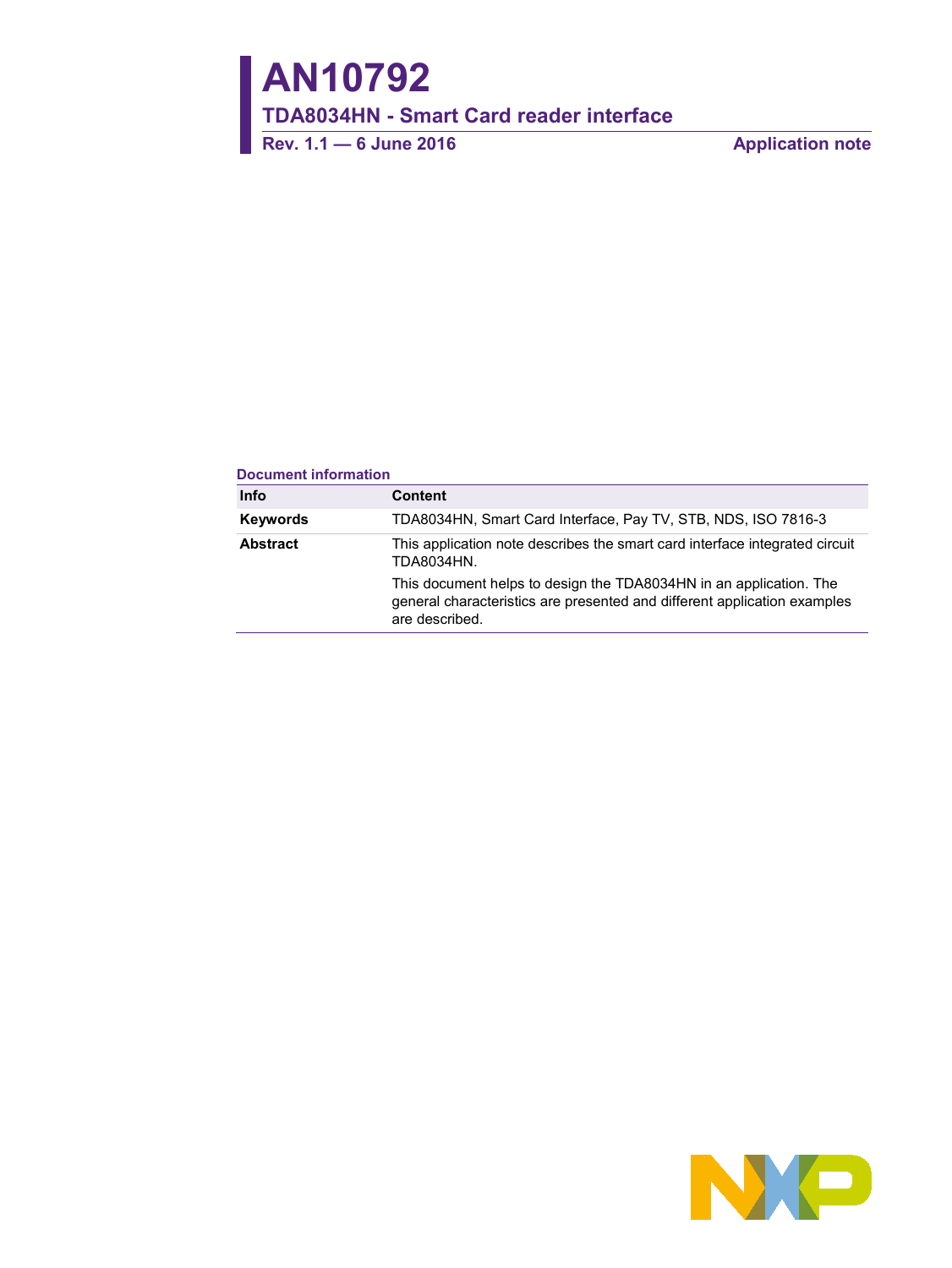#### **Revision history**

| <b>Rev</b> | Date     | <b>Description</b>                   |
|------------|----------|--------------------------------------|
| 11         | 20160606 | Description of upgrade from C1 to C2 |
| 1 በ        | 20121204 | First official release               |

## **Contact information**

For more information, please visit: [http://www.nxp.com](http://www.nxp.com/)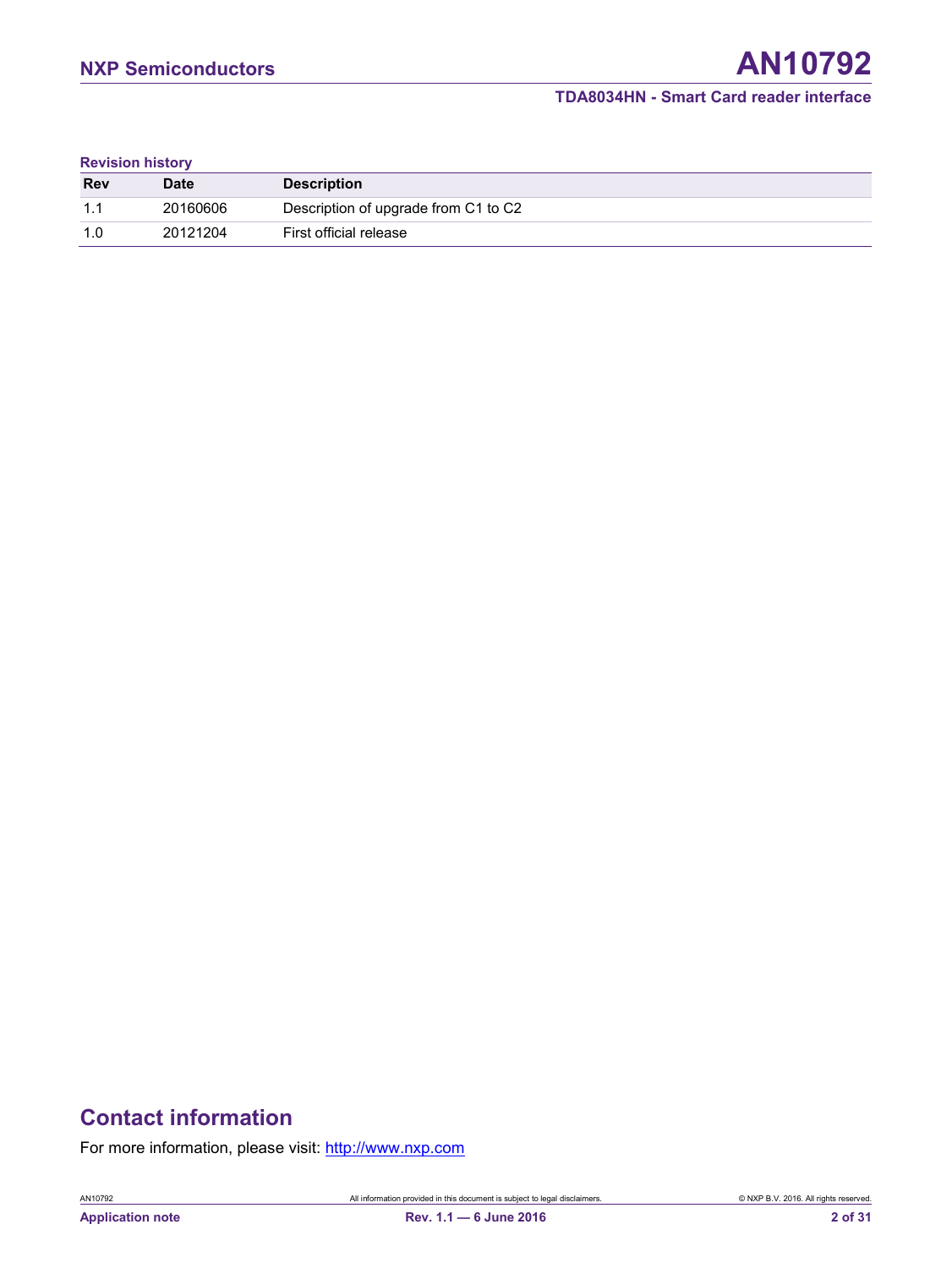## <span id="page-2-1"></span>**1. Introduction**

#### <span id="page-2-2"></span>**1.1 Presentation**

The TDA8034HN is a smart card interface device forming the electrical interface between a micro controller and a smart card. This device mainly supports asynchronous cards (micro controller-based IC cards).

The electrical characteristics of the TDA8034HN are in accordance with NDS requirements (IRD Electrical Interface Specifications doc n° LC-T056) and also comply with ISO7816-3 for class A, B and C cards.

The TDA8034HN can be used in various applications such as pay-TV, Point-Of-Sale terminals (POS), public phones, vending machines, and many conditional access applications (i.e. internet ,...).



<span id="page-2-0"></span>In the whole document, the TDA8034HN will be referred as TDA8034.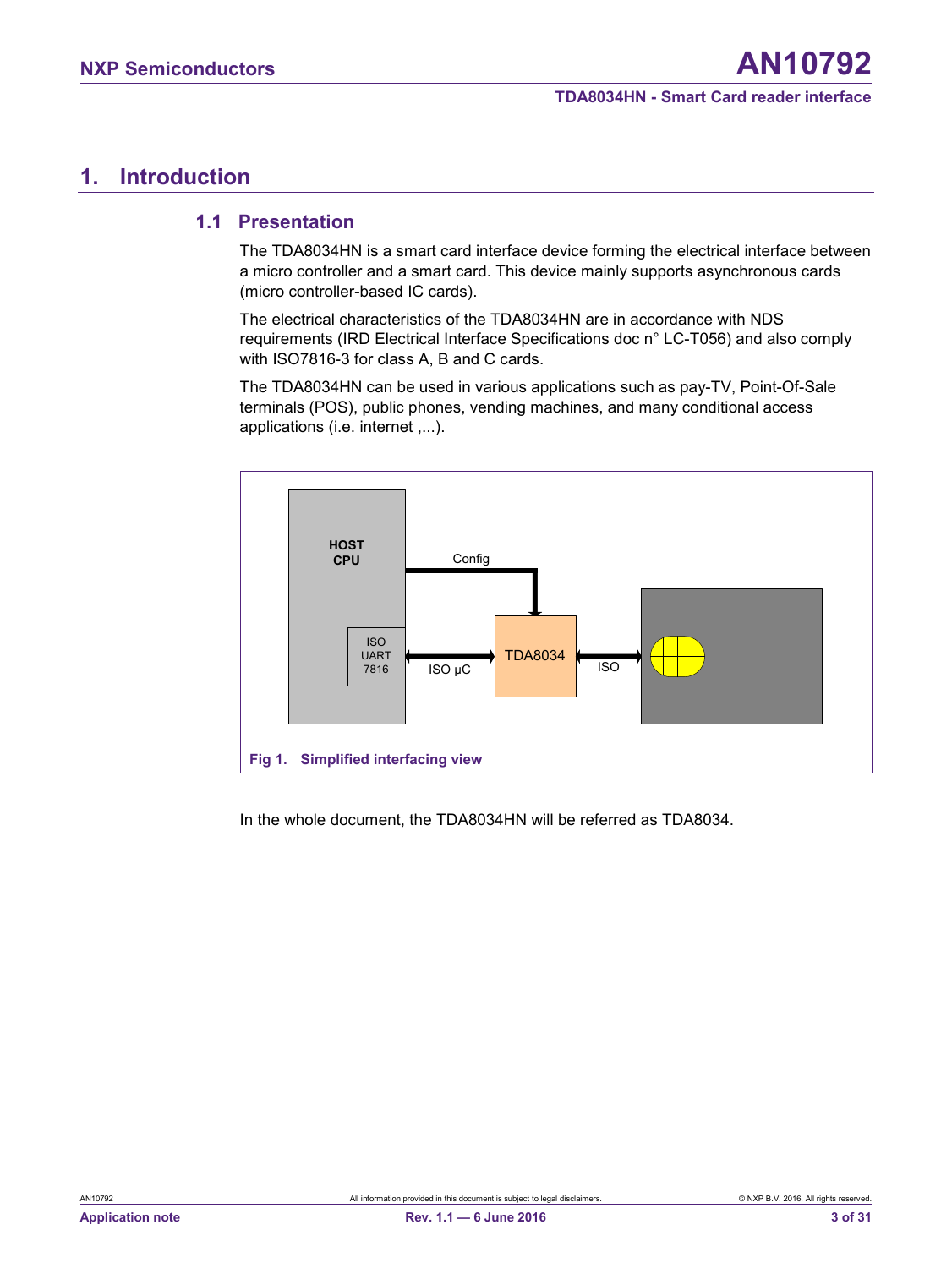## <span id="page-3-1"></span>**2. Power supply**

#### **2.1 Power supply pins**

<span id="page-3-2"></span>Three pins are used to supply the TDA8034: V<sub>DD(INTF)</sub>, V<sub>DD</sub> and V<sub>DDP</sub>.

V<sub>DD(INTF)</sub> is dedicated to the interface supply. All signals which are interfaced with the host are referenced to this voltage supply.

The next table describes all the pins that must be referenced to  $V_{DD(NTF)}$ .

| Pin name       | <b>Comment</b>                                                                                                                                    |
|----------------|---------------------------------------------------------------------------------------------------------------------------------------------------|
| <b>CMDVCCN</b> | Smart card activation. Controlled by a microcontroller GPIO                                                                                       |
| <b>RSTIN</b>   | RST pin management. Controlled by a microcontroller GPIO                                                                                          |
| EN5V_3VN       | Choice of the smart card voltage. Can be controlled by the microcontroller or<br>CONDECTED CONDECTIVE CONDECTIVITY                                |
| <b>EN1.8VN</b> | Choice of the 1.8V smart card voltage. Can be controlled by the<br>microcontroller or connected directly to GND or V <sub>DD(INTF)</sub>          |
| CLKDIV1        | Control of the clock division. Can be controlled by the microcontroller or<br>CONDECTED CONDECTIVE CONDECTIVITY                                   |
| CLKDIV2        | Control of the clock division. Can be controlled by the microcontroller or<br>CONDECTED CONDERTITY OF VDD(INTF)                                   |
| <b>PRESN</b>   | Not connected to the microcontroller but reference to $V_{DD(INTF)}$ . The smart card<br>connector presence switch must use V <sub>DD(INTF)</sub> |
| <b>OFFN</b>    | Output to the host. Must be connected to the microcontroller and therefore<br>have the same level                                                 |
| <b>IOUC</b>    | Smart card data. Controlled by the microcontroller                                                                                                |
| AUX1UC         | Management of AUX1. Controlled by the microcontroller                                                                                             |
| AUX2UC         | Management of AUX2. Controlled by the microcontroller                                                                                             |

<span id="page-3-0"></span>**Table 1.** V<sub>DD(INTF)</sub> referenced pins

V<sub>DD</sub> is used to supply the core of the TDA8034 (mainly the digital part). It must be in the range from 2.7 to 3.6 volts. In most of the application, if  $V_{DD(NTF)}$  is in the range accepted by V<sub>DD</sub>, V<sub>DD</sub> and V<sub>DD(INTF)</sub> can be connected together.

V<sub>DDP</sub> is the power supply for the card voltage generator. An LDO converts this voltage to the level needed on the smart card side (5V, 3V or 1.8V). As there is no step-up converter, it is mandatory that  $V_{\text{DDP}}$  is higher than the required  $V_{\text{CC}}$ .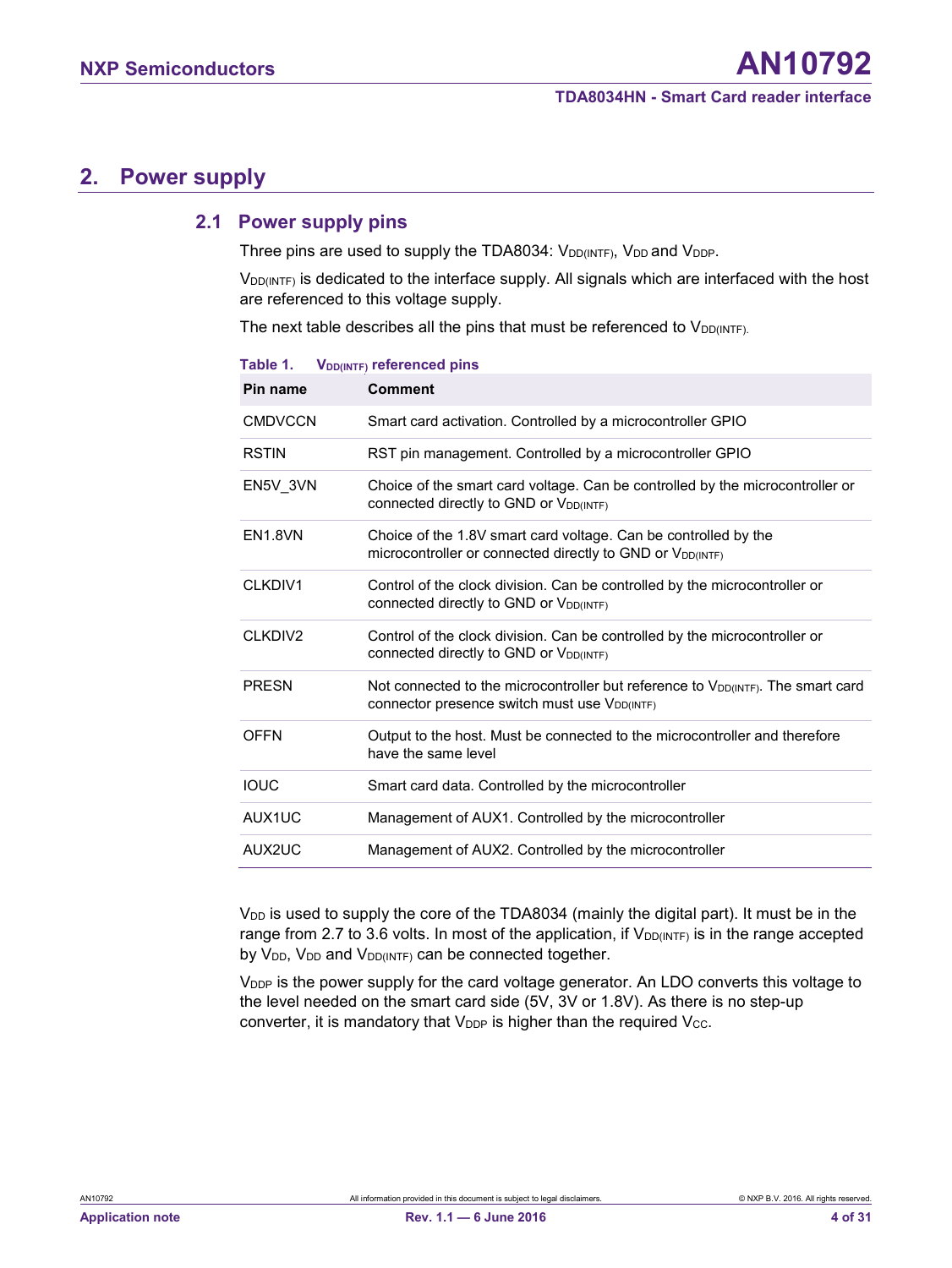#### <span id="page-4-1"></span>**2.2 Supply supervisor**

#### **2.2.1 Main principles**

<span id="page-4-2"></span>The TDA8034 supervises the voltage level of V<sub>DD</sub>, V<sub>DDP</sub> and V<sub>DD(INTF)</sub>. For V<sub>DD</sub> and V<sub>DDP</sub> supervision, the threshold is internally fixed. For  $V_{DD(INTF)}$ , the threshold can be fixed either internally or externally using the PORAdj pin.

The following figure explains the supervision for all the supplies.

Then the table gives the threshold values for each input.



<span id="page-4-0"></span>The hysteresis value is null when a PORADJ resistor bridge is used to fix the threshold externally on V<sub>DD(INTF)</sub>.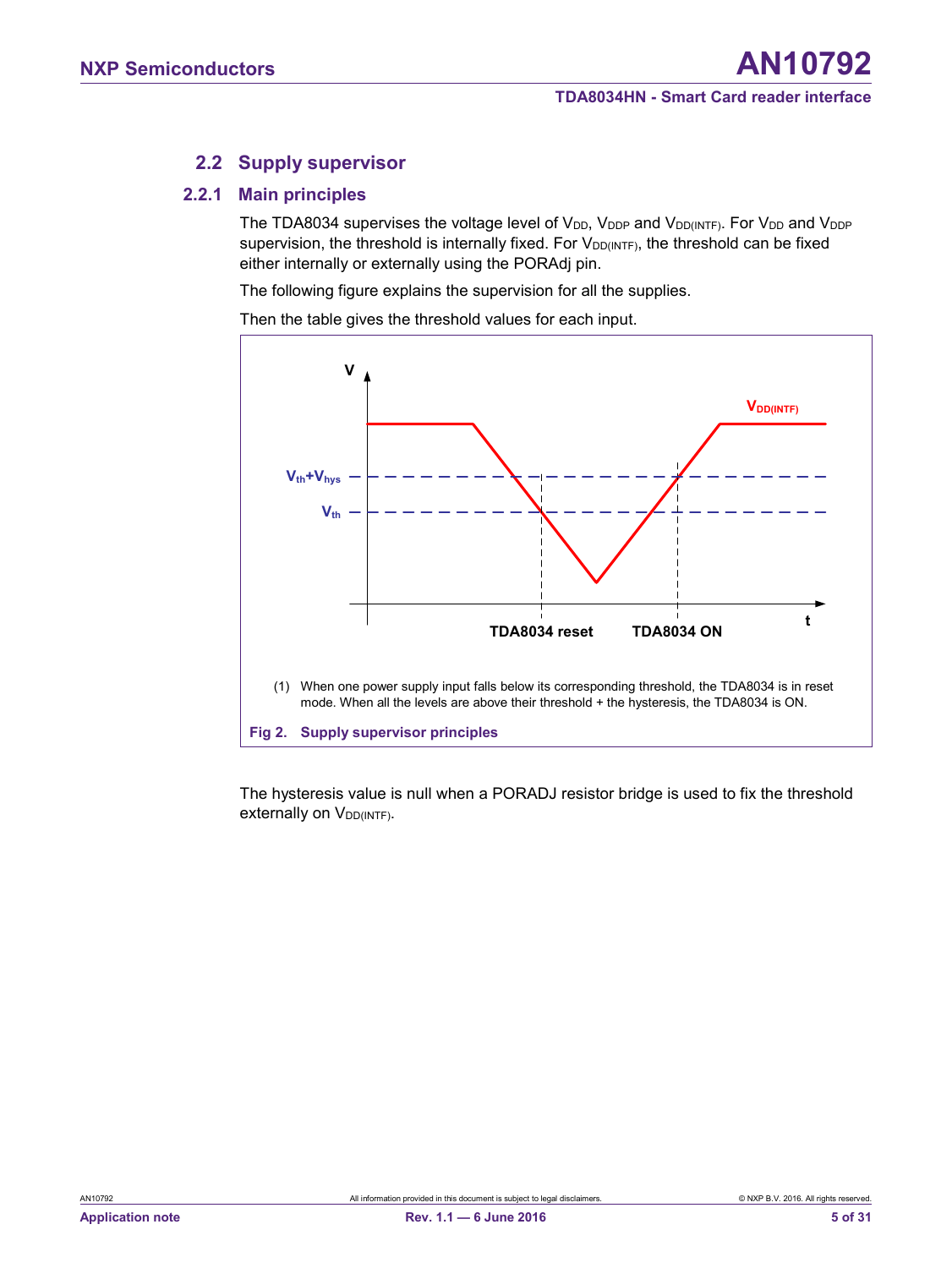#### **2.2.2 Supervision with PORAdj used**

<span id="page-5-2"></span>The TDA8034 allows to fix externally the threshold on V<sub>DD(INTF)</sub>. This can be done by using an external resistor bridge on the PORAdj pin.

The supervision principle is given in the next two pictures:



<span id="page-5-0"></span>The TDA8034 compares the pin voltage level on pin PORADJ to an internal voltage reference called Vbg.

When PORADJ falls below Vbg, the TDA8034 is reset:



<span id="page-5-1"></span>**Warning:** in this particular case, the hysteresis on the supervisor is null. Then the threshold is the same when the supply rises as when it falls.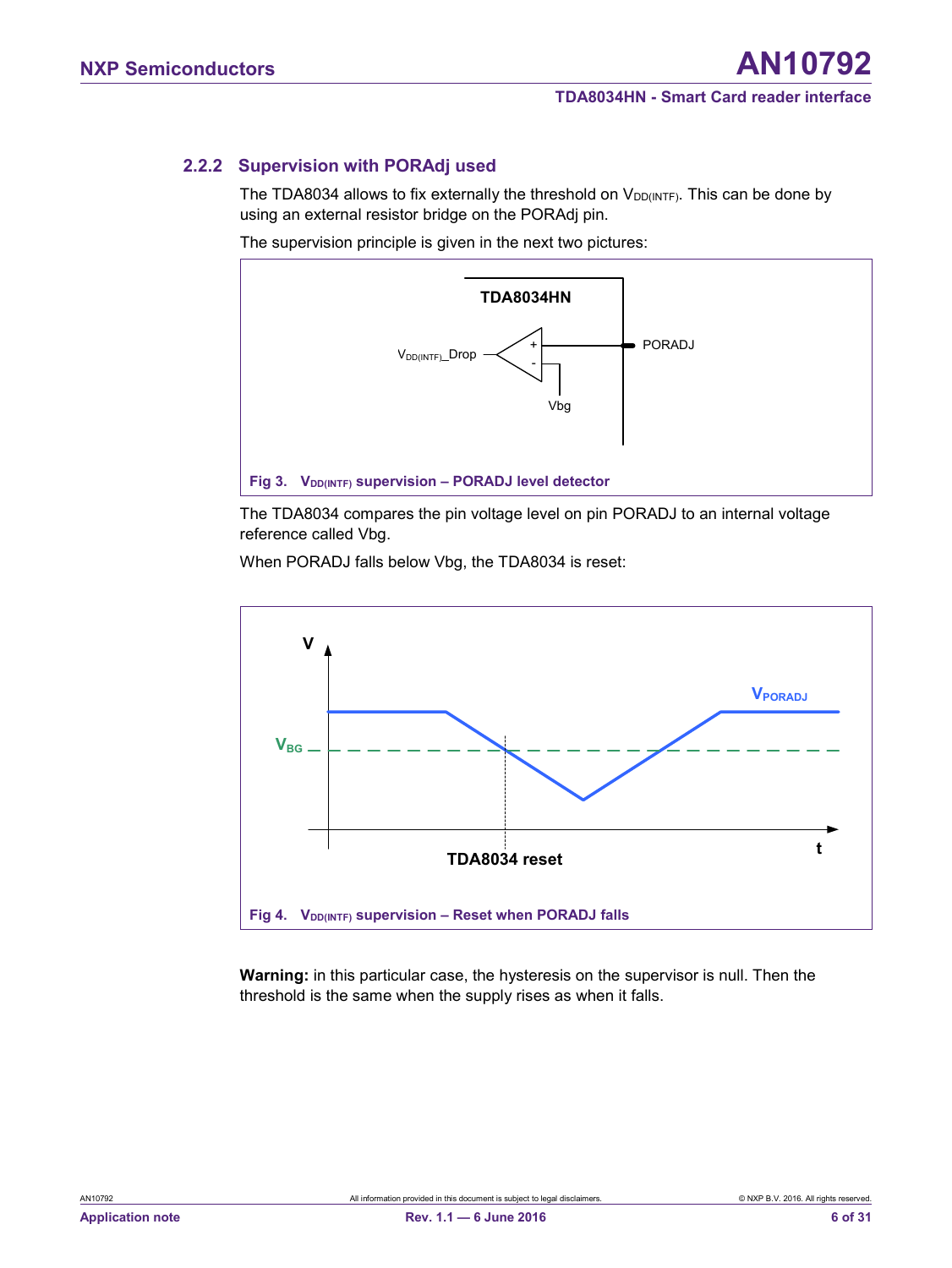

To detect a drop on  $V_{DD(iNTF)}$ , a voltage level referred to V  $_{DD(iNTF)}$  must be connected to PORADJ. This voltage level can be obtained with a resistor bridge:

<span id="page-6-0"></span>In this case  $V_{PORADJ} = V_{DD(INTER)R2/(R1+R2)$  and  $V_{DD(INTER)}$  is monitored indirectly: the TDA8034 enters the reset mode when  $V_{DD(NTF)}$ .R2/(R1 + R2) falls below Vbg.

This corresponds to a "virtual" threshold on  $V_{DD(INTF)}$  which value is obtained when

 $Vbg = V_{DD(INTF)}R2/(R1+R2)$   $\rightarrow$   $V_{DD(INTF)} = Vbg.(1+R1/R2)$ 

This virtual threshold is the Vth corresponding to  $V_{DD(NTF)}$ . This is called virtual as V<sub>DD(INTF)</sub> is never compared to Vth. Only V<sub>PORADJ</sub> is compared to Vbg. The following drawing shows this behavior:

<span id="page-6-1"></span>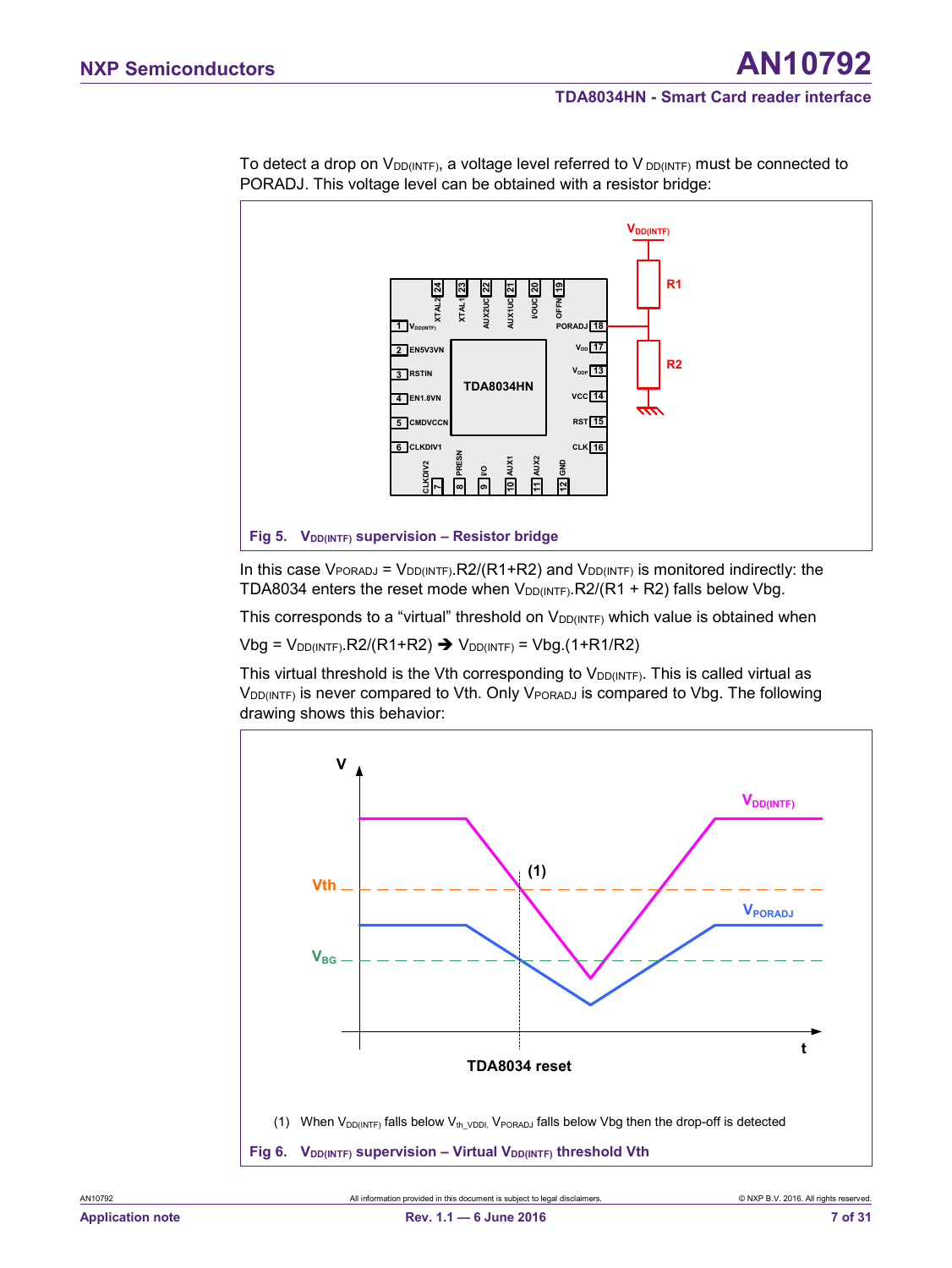The resistor bridge is needed only in the case a specific threshold on  $V_{DD(NTF)}$  must be chosen for the application, but in the general case,  $V_{DD(NTF)}$  can be input directly on PORADJ.



<span id="page-7-0"></span>This is a particular case of the previous description with R1 = 0 $\Omega$  and R2 =  $\infty$ . Here  $Vth = Vbg.(1+R1/R2) = Vbg.$ 

#### **2.2.3 Summary**

<span id="page-7-2"></span>The following table gives the different threshold values for each supply input pin.

<span id="page-7-1"></span>

|                                              | V <sub>DD</sub> | <b>V</b> <sub>DDP</sub><br>$(VCC = 5V)$ | <b>V</b> <sub>DDP</sub><br>(VCC < 5V) | $V_{DD(INTF)}$<br>(No PORADJ<br>bridge) | <b>V</b> DD(INTF)<br>(PORADJ bridge<br>used) |
|----------------------------------------------|-----------------|-----------------------------------------|---------------------------------------|-----------------------------------------|----------------------------------------------|
| Corresponding 2.35V<br>Typ. V <sub>th</sub>  |                 | 4.45V                                   | 2.55V                                 | 1.22V                                   | $1.22 \times (1 + R1/R2)$                    |
| Corresponding 100mV<br>Typ. V <sub>hys</sub> |                 | 100mV                                   | 100mV                                 | 60 <sub>m</sub> V                       | 0 <sub>m</sub>                               |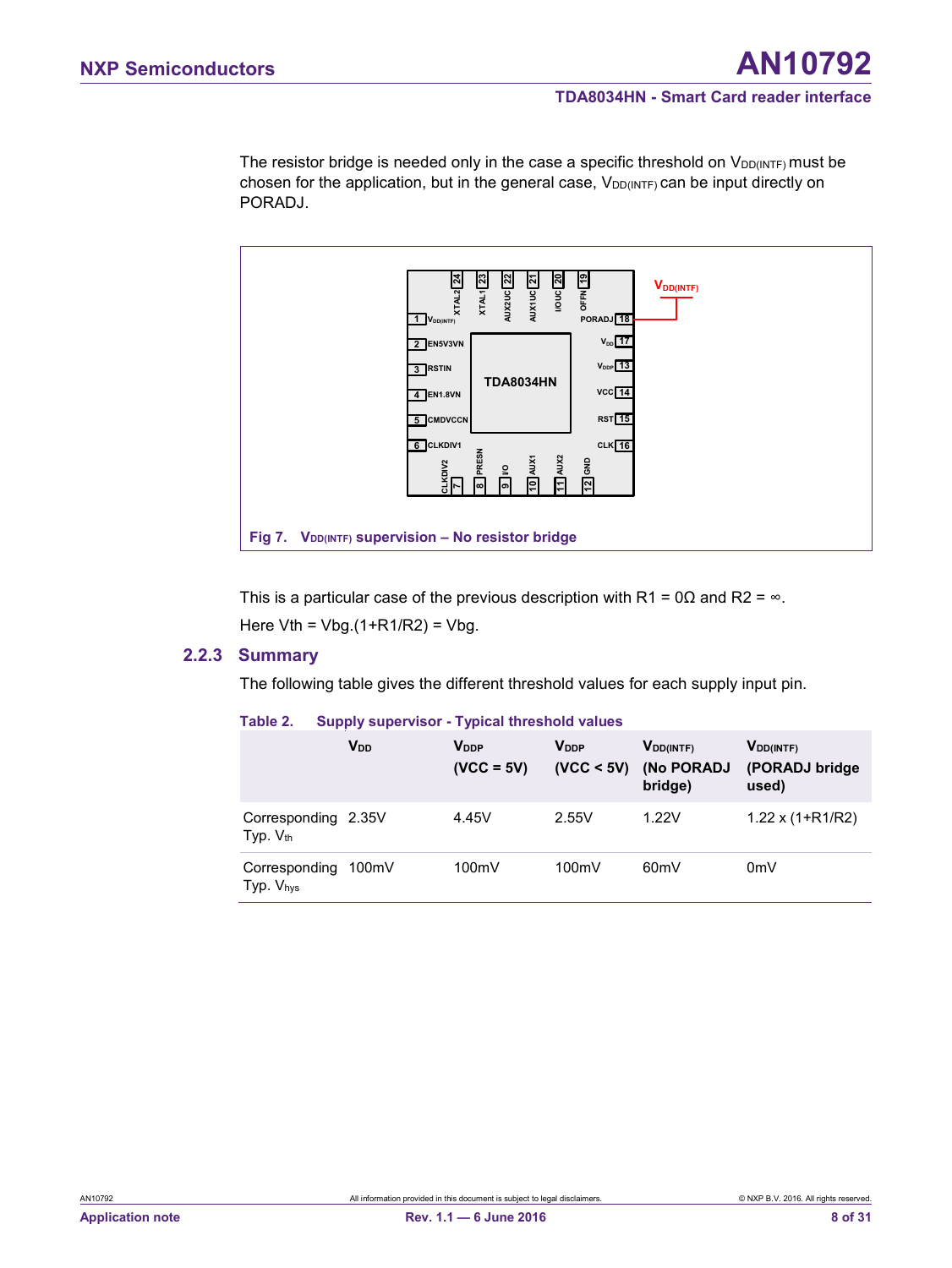#### <span id="page-8-1"></span>**2.3 Low consumption**

<span id="page-8-2"></span>The TDA8034 offers two low consumption modes: shutdown and deep shutdown.

#### **2.3.1 Shutdown mode**

The shutdown mode is the default mode when the card is not active (CMDVCCN HIGH). The typical consumption in this mode is around 30µA.

<span id="page-8-3"></span>Due to this mode, the activation timing changes a bit compared to the TDA8024. Refer to the "Activation" chapter to see the exact difference induced by this mode.

#### **2.4 Deep shutdown mode**

The deep shutdown mode is a very low consumption mode (10µA typically). This mode can be entered when the card is not active (CMDVCCN HIGH) by tying EN5V3VN and EN1V8N to the LOW state.

In this mode, the supervisors are turned off, but the presence detection is still available: the OFFN pin follows the status of the presence (PRESN inverted).

This mode can for example be used when no card is present. In this case, the TDA8034 cannot be used and the host can only wait for a card insertion before activating it. The following figure gives a usage example with 5V smart cards:

<span id="page-8-0"></span>

| <b>VCC</b>            |                         |                            |                      |                    |
|-----------------------|-------------------------|----------------------------|----------------------|--------------------|
| <b>PRESN</b>          |                         |                            |                      |                    |
| <b>OFFN</b>           |                         |                            | $t_{\rm debounce}$   |                    |
| <b>CMDVCCN</b>        |                         |                            |                      |                    |
| EN5V3VN               |                         |                            |                      |                    |
| EN1V8N                |                         |                            |                      |                    |
| <b>Active</b><br>mode | <b>Shutdown</b><br>mode | Deep shutdown mode         | <b>Shutdown mode</b> | <b>Active mode</b> |
| <b>Fig 8.</b>         |                         | Deep shutdown mode example |                      |                    |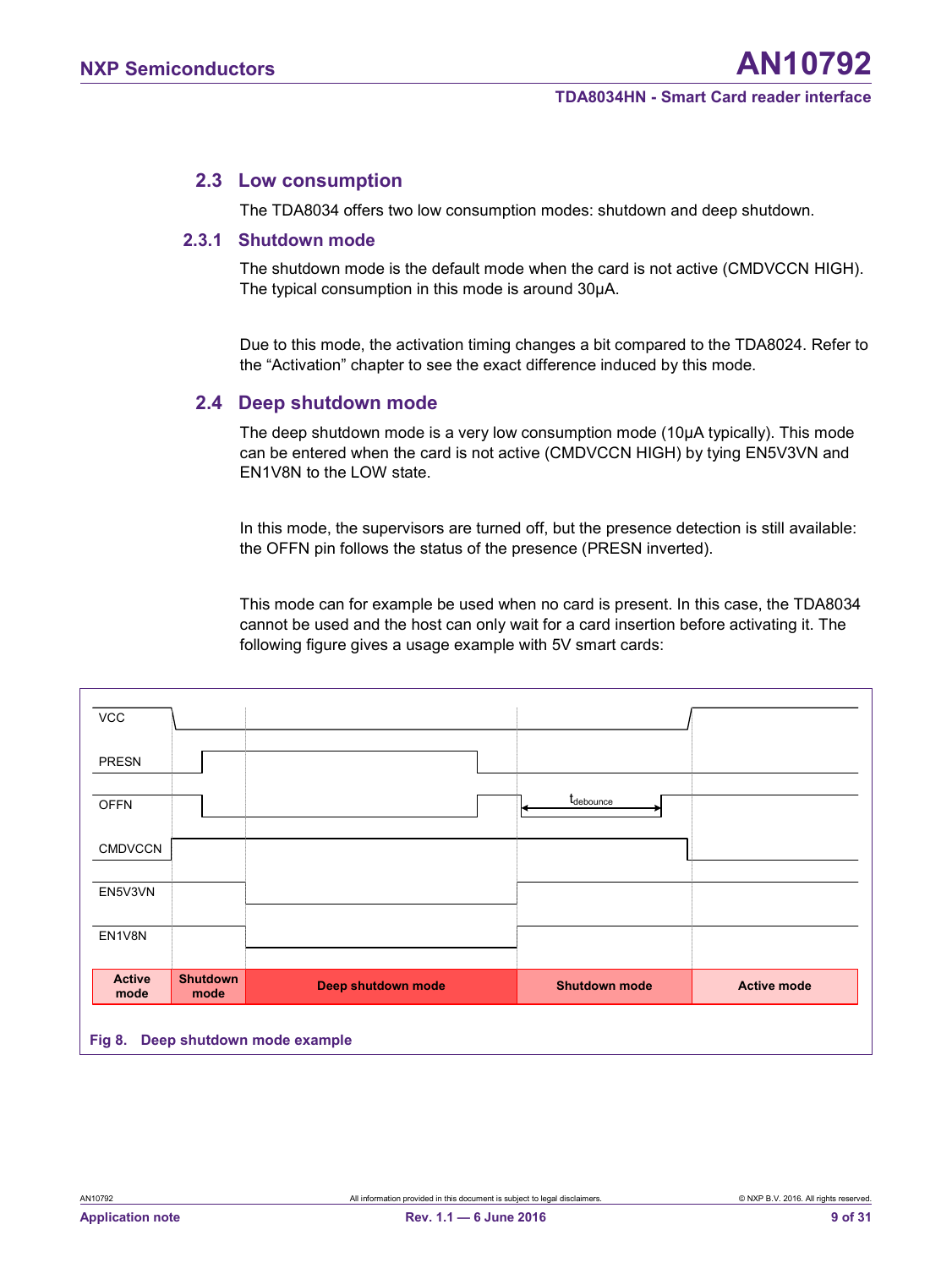## <span id="page-9-1"></span>**3. Input Clock**

There are two possibilities to provide the clock to the TDA8034: using a crystal or applying an external clock provided by the microcontroller.

Any value of crystal can be used from 2MHz to 26MHz.

The XTAL pins are referenced to  $V_{DD}$ . In the case of a crystal, the high level of the clock is equal to  $V_{DD}$ , and in case of an input clock, it must be referenced to  $V_{DD}$ .

The type of clock is detected automatically by the TDA8034. So there is no specific configuration.

The clock is not mandatory outside of the card session. This means that if a crystal is used, it will only toggle when CMDVCCN is low. There is no activity on XTAL1 when CMDVCCN is HIGH.

If an external clock signal is applied to XTAL1, it is mandatory to start it before CMDVCCN is LOW, but it is not necessary to apply it when the card must not be activated.

The following figures represent the two configurations and the way they are used.



<span id="page-9-0"></span>When the clock comes from the host (input on XTAL1), the clock generated on the smart card side is inverted:

When a falling edge occurs on XTAL1, the corresponding edge on CLK is rising, and when the clock rises on XTAL1, CLK falls.

This cannot be an issue for the communication with the smart card as the process is asynchronous.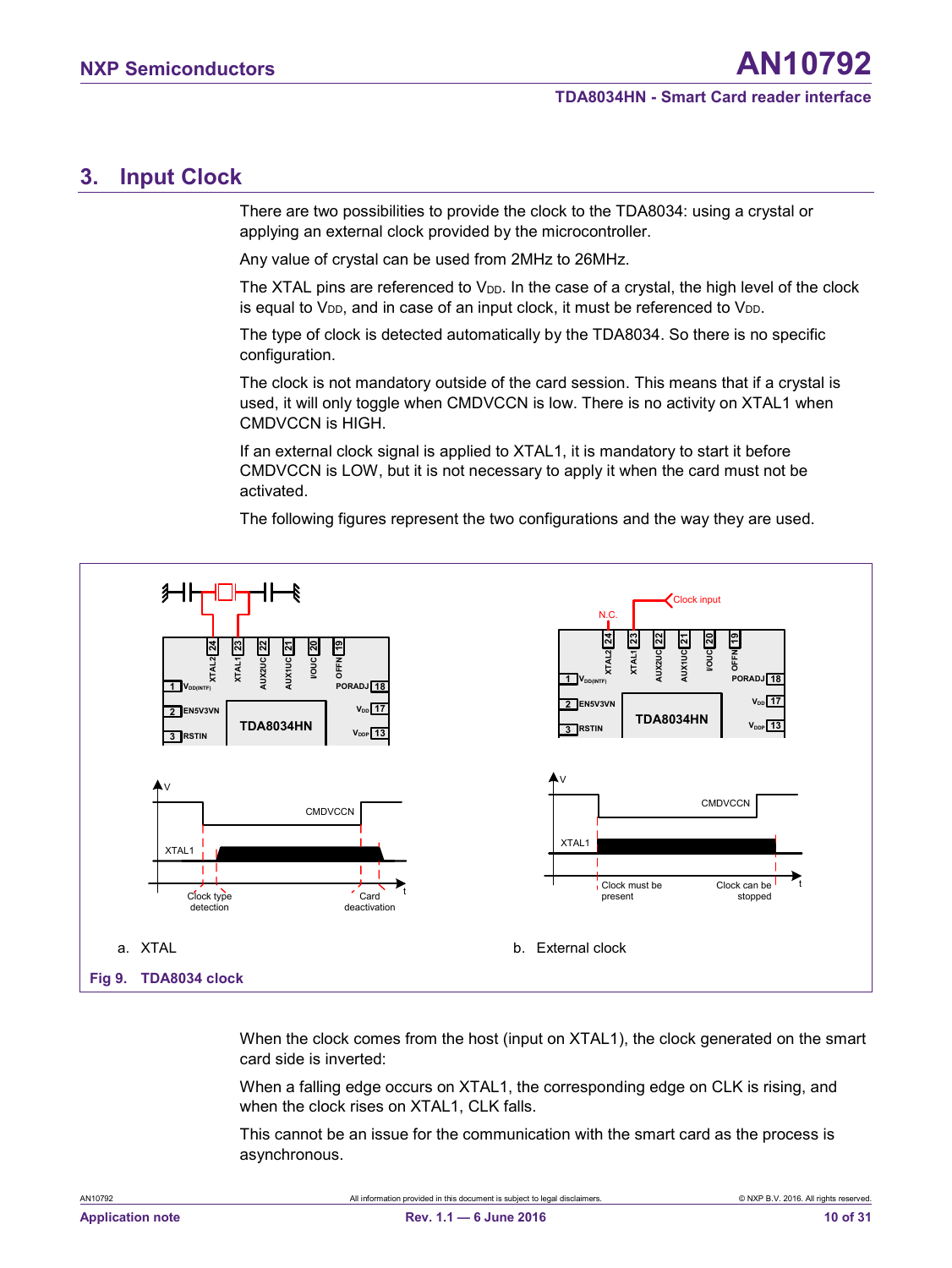## <span id="page-10-0"></span>**4. Card connector**

#### <span id="page-10-3"></span>**4.1 Presence pin**

One input pin is available to detect the card presence: PRESN.

This pin is active LOW and embeds an internal current to  $V_{DD(iNTF)}$ . Therefore, when the pin is left open, the card is assumed to be absent.

The current sourced depends on the state of the pin. When the pin is HIGH, the current is typ. 45µA, and when the pin is LOW, the current is typ. 2µA.



The way to connect the switch of a smart card connector depends on its gender (normally open or normally closed).

#### <span id="page-10-1"></span>**4.1.1 Normally open presence switch**

<span id="page-10-4"></span>The TDA8034 is planned to be used with this type of card connector without any external component. The connection of this card connector presence switch is shown in the next figure:



<span id="page-10-2"></span>When the card is not inserted, the switch is open, and the internal current source drives the pin at HIGH level. The PRESN pin is not active and the card is assumed to be absent.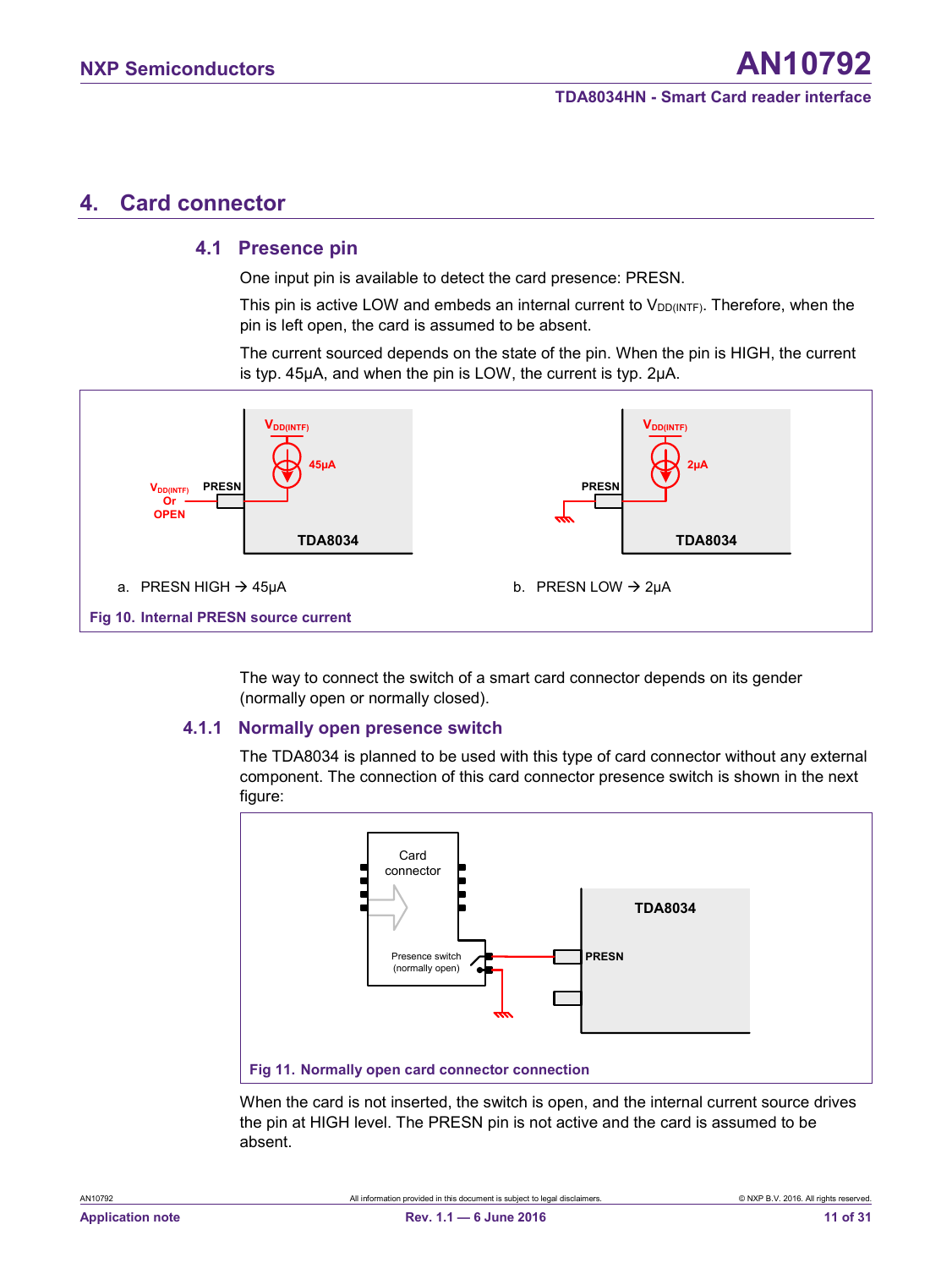When the card is inserted, the switch is closed and the PRESN pin is connected directly to the ground. The pin is active and the card is seen as present.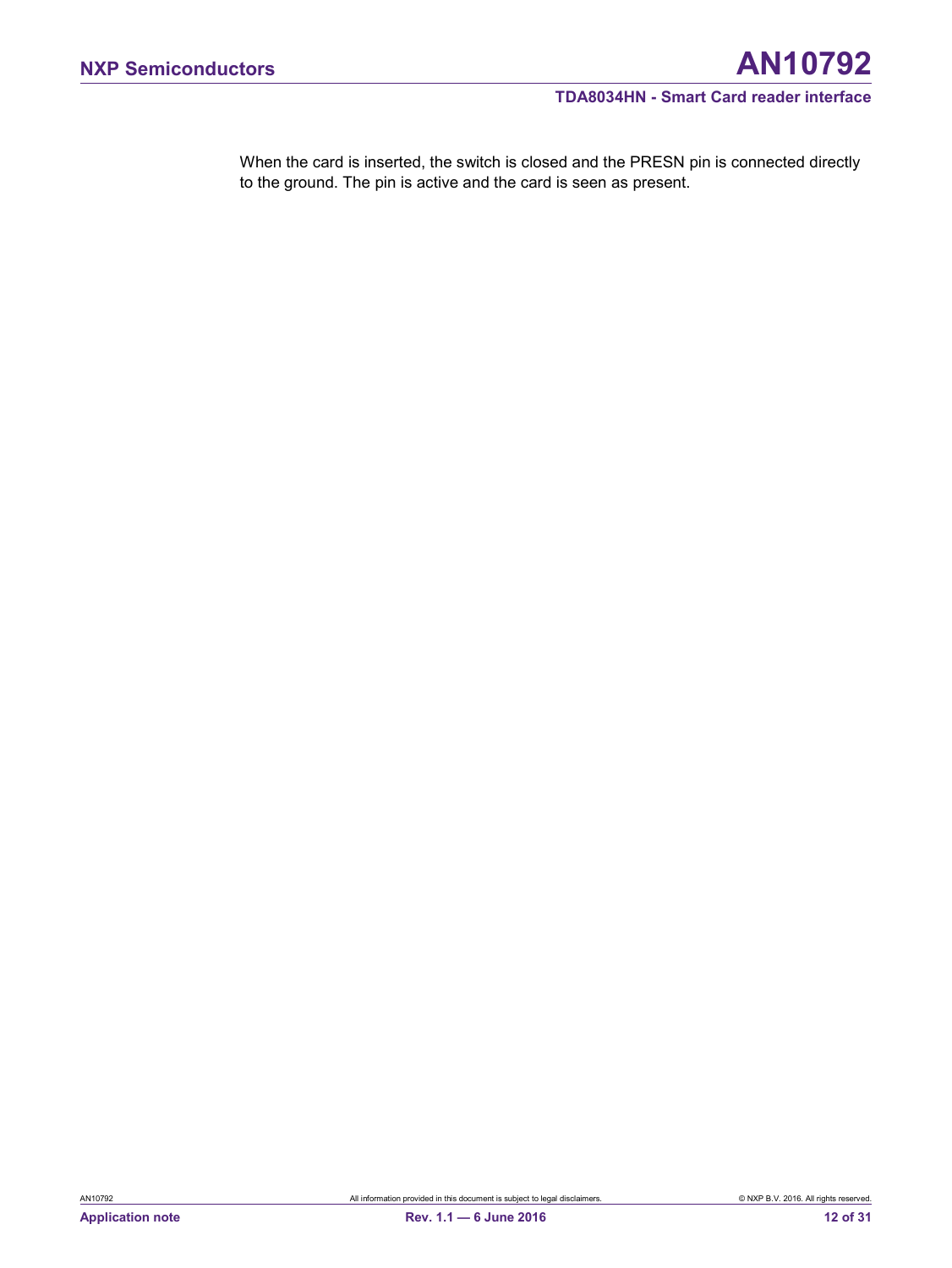### **4.1.2 Normally closed presence switch**

<span id="page-12-1"></span>To use this type of card connector, an external resistor is mandatory, and the schematics must be used as shown hereafter:



<span id="page-12-0"></span>When the card is not inserted, the switch is closed and PRESN is HIGH. The pin is not active so the card is seen as absent.

A current equal to  $V_{DD(INTF)}/R$  will be consumed.

When the card is inserted, the switch will be open. Then the PRESN pin will have a typical 45µA current sourced into the resistor (the maximum value of this current I<sub>max</sub>, is given to 60µA).

The resistor must be customized to have a voltage level on the PRESN pin lower than its minimum  $V_{IL}$  in order to have a LOW level on the PRESN pin.

The minimum  $V_{IL}$  ( $V_{IL,min}$ ) of the PRESN pin is equal to 0.3. $V_{DD(INTF)}$ .

R must be customized to achieve this equation:

 $R_{\text{max}}$ . I<sub>max</sub> <  $V_{\text{IL}}$ <sub>min</sub>

 $R_{\text{max}}$  = 1.2 x R. It corresponds to the maximum value of a 20% resistor.

For instance, with  $VDD(INTF) = 3.3V$ , we must have:

 $1.2 \times R \times 60.10 - 6 \leq 0.3 \times 3.3$ 

R < 13.750 kΩ. The higher standard resistor that can achieve this constraint is 13kΩ.

The following table gives the standard value to be used with these schematics, depending on the V<sub>DD(INTF)</sub> value.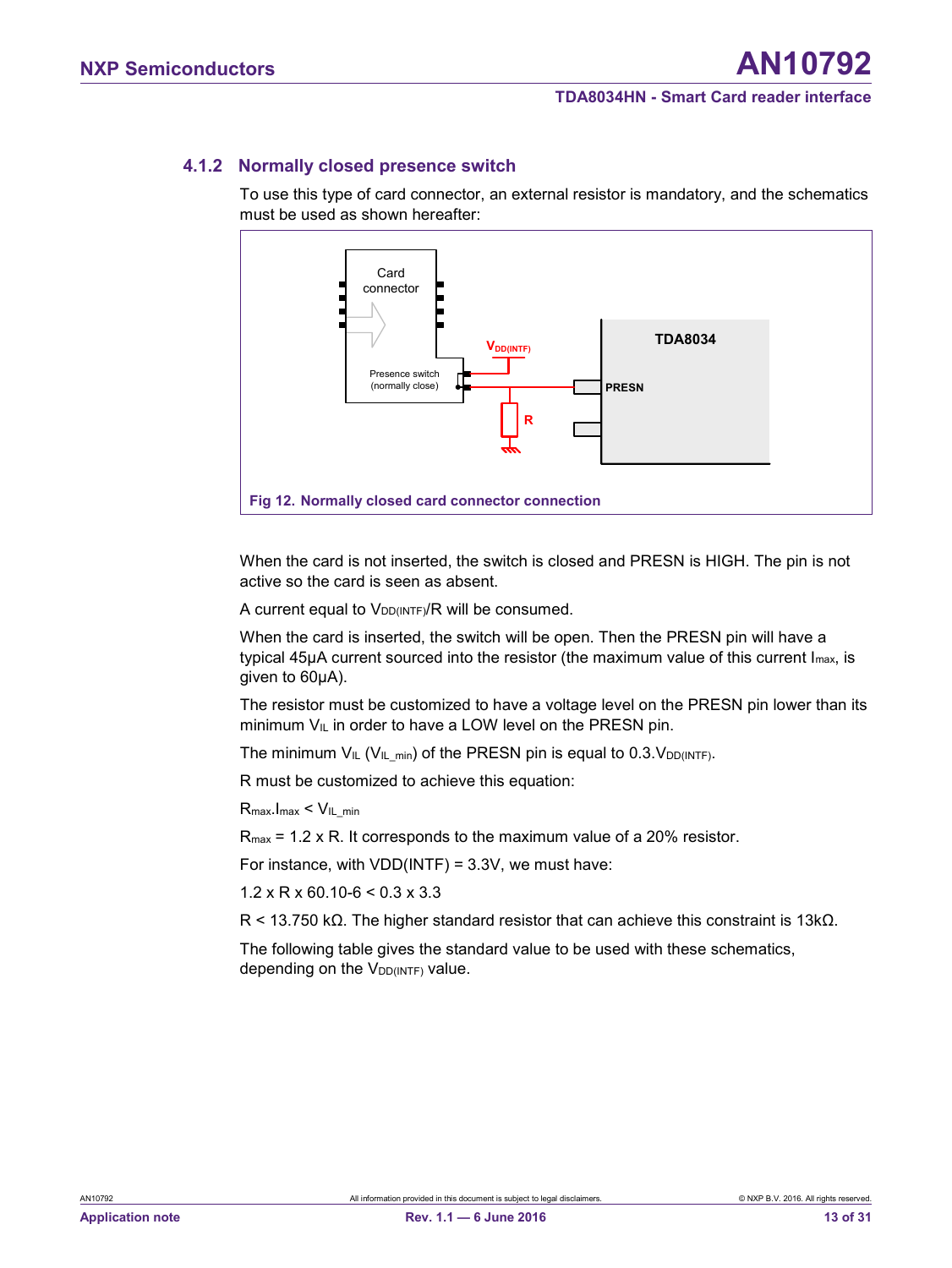| <b>V</b> DD(INTF)               | Standardized resistor value |
|---------------------------------|-----------------------------|
| $1.6V \le V_{DD(INTER)} < 1.8V$ | $6.2k\Omega$                |
| $1.8V \leq V_{DD(INTF)} < 2V$   | $7.5k\Omega$                |
| $2V \le V_{DD(INTF)} < 2.2V$    | $8.2k\Omega$                |
| $2.2V \le V_{DD(INTF)} < 2.4V$  | $9.1k\Omega$                |
| $2.4V \le V_{DD(INTER)} < 2.7V$ | $10k\Omega$                 |
| $2.7V \le V_{DD(INTF)} < 2.9V$  | 11 $k\Omega$                |
| $2.9V \le V_{DD(INTER)} < 3.2V$ | 12k $\Omega$                |
| $3.2V \leq V_{DD(INTF)}$        | 13kΩ                        |

#### <span id="page-13-1"></span>**Table 3. Pull down resistor wrt V**

#### **4.1.3 Debouncing**

<span id="page-13-2"></span>With some card connectors, depending on the mechanical characteristics of the switch, bouncing may be seen on the PRESN pin when a card is inserted or extracted. This bouncing is managed by the TDA8034 which does not transfer exactly the PRESN state to the OFFN pin.

When the card is inserted, the TDA8034 waits for the PRESN pin to be stable for several milliseconds before assuming that the card is inserted. When the card is extracted, the chip acts as soon as the presence is not active. This behavior is summarized in [Fig 13:](#page-13-0)

<span id="page-13-0"></span>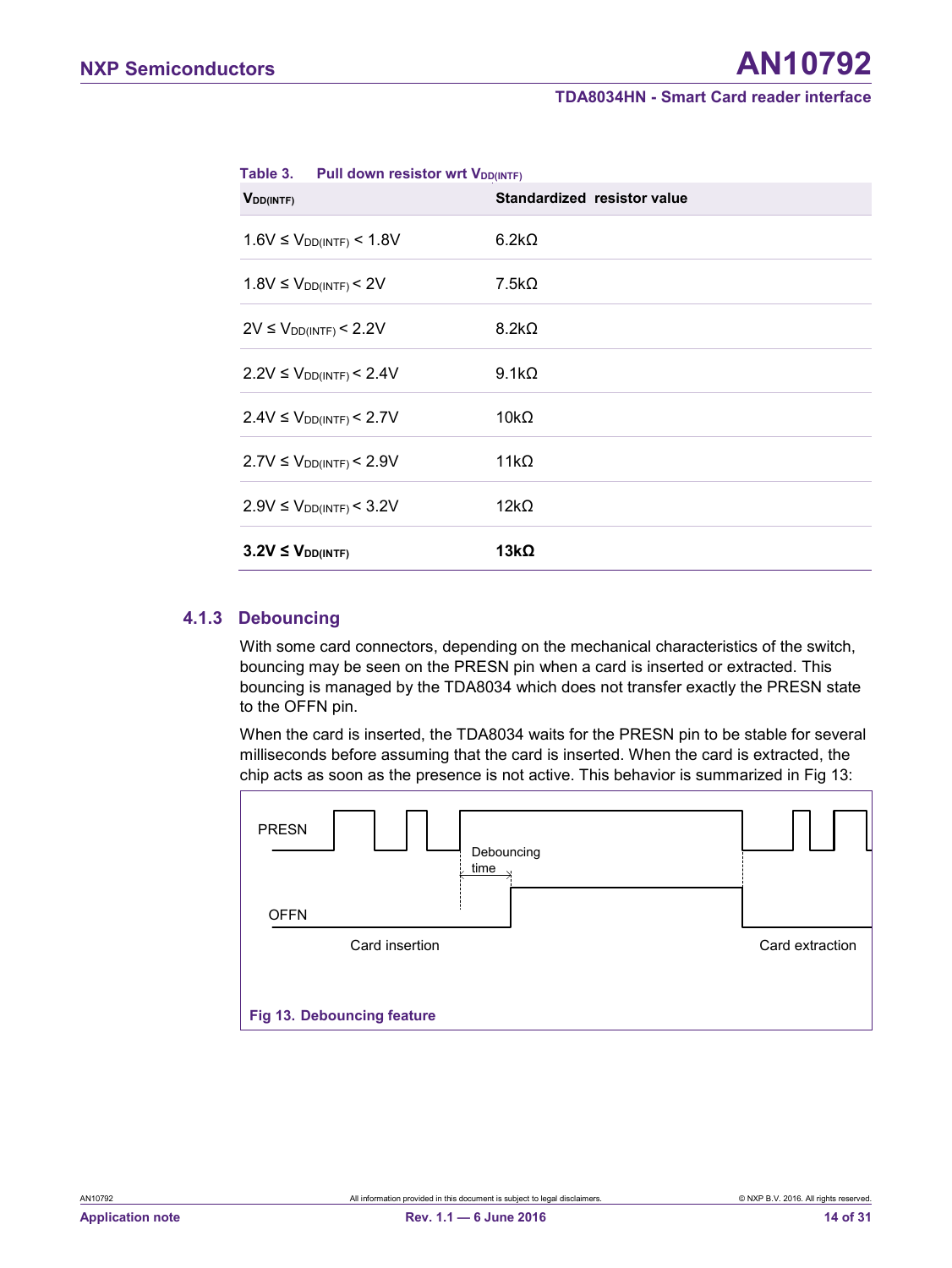### <span id="page-14-1"></span>**4.2 Schematics**

To connect the smart card connector to the TDA, only two capacitors are mandatory as external components. The schematic reference is given in [Fig 14.](#page-14-0)

The C1 capacitor must be placed near the TDA8034 and C2 must be connected close to the card connector.

The advised values for C1 and C2 are respectively 470nF and 220nF. These values are mandatory to have a ripple on VCC in the specified limits.

Pins C4 and C8 of the card connector (connected to pins AUX1 and AUX2) are optional. They can be left unconnected unless some specific operation using these pins is required.

It is not advised to leave pin VPP (C6) unconnected. It can be connected directly to VCC or GND in accordance with latest ISO 7816 standards. Connecting it to VCC allows it to be compliant with older cards which might not support VPP connected to the Ground.

For more flexibility, the design should include a 0 ohm serial resistor between VPP and VCC. Then the application can be easily adapted if needed.

<span id="page-14-0"></span>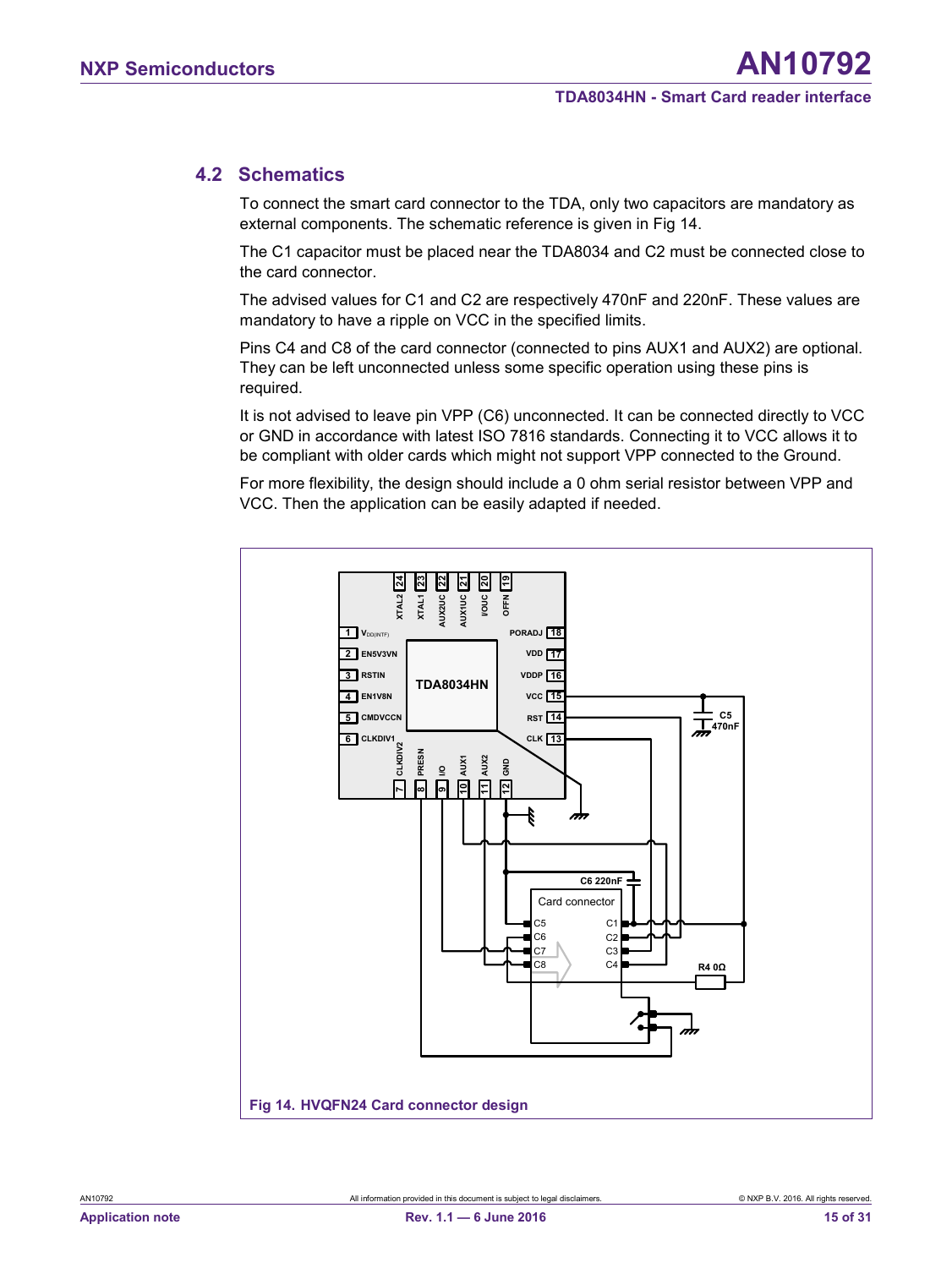## <span id="page-15-1"></span>**5. Card configuration**

The chip can be configured dynamically to operate with the connected card. Two parameters can be controlled: the voltage level and the frequency of the clock signal to the card.

#### <span id="page-15-2"></span>**5.1 Card voltage**

The voltage level is configured with the following pins:

- EN\_1.8VN
- EN\_5V/3VN

These pins must be connected to an output of the host. This connection is recommended even for applications using a dedicated 5V card, in order to be easily compliant with the next generation cards.

The voltage level has to be configured before activation. The application MUST NOT change the value of these pins when the card is activated.

To change the voltage level of the card, the host must deactivate the card, change the voltage level value and then re-activate the card.

These pins are also used for the deep shutdown mode.

The following table gives the action of each combination of these inputs.

| Command       | EN5V3VN | EN1V8N |
|---------------|---------|--------|
| Deep Shutdown |         |        |
| $VCC = 1,8V$  |         |        |
| $VCC = 3V$    | 0       |        |
| $VCC = 5V$    |         |        |

#### <span id="page-15-0"></span>**Table 4. Select voltage pin behavior**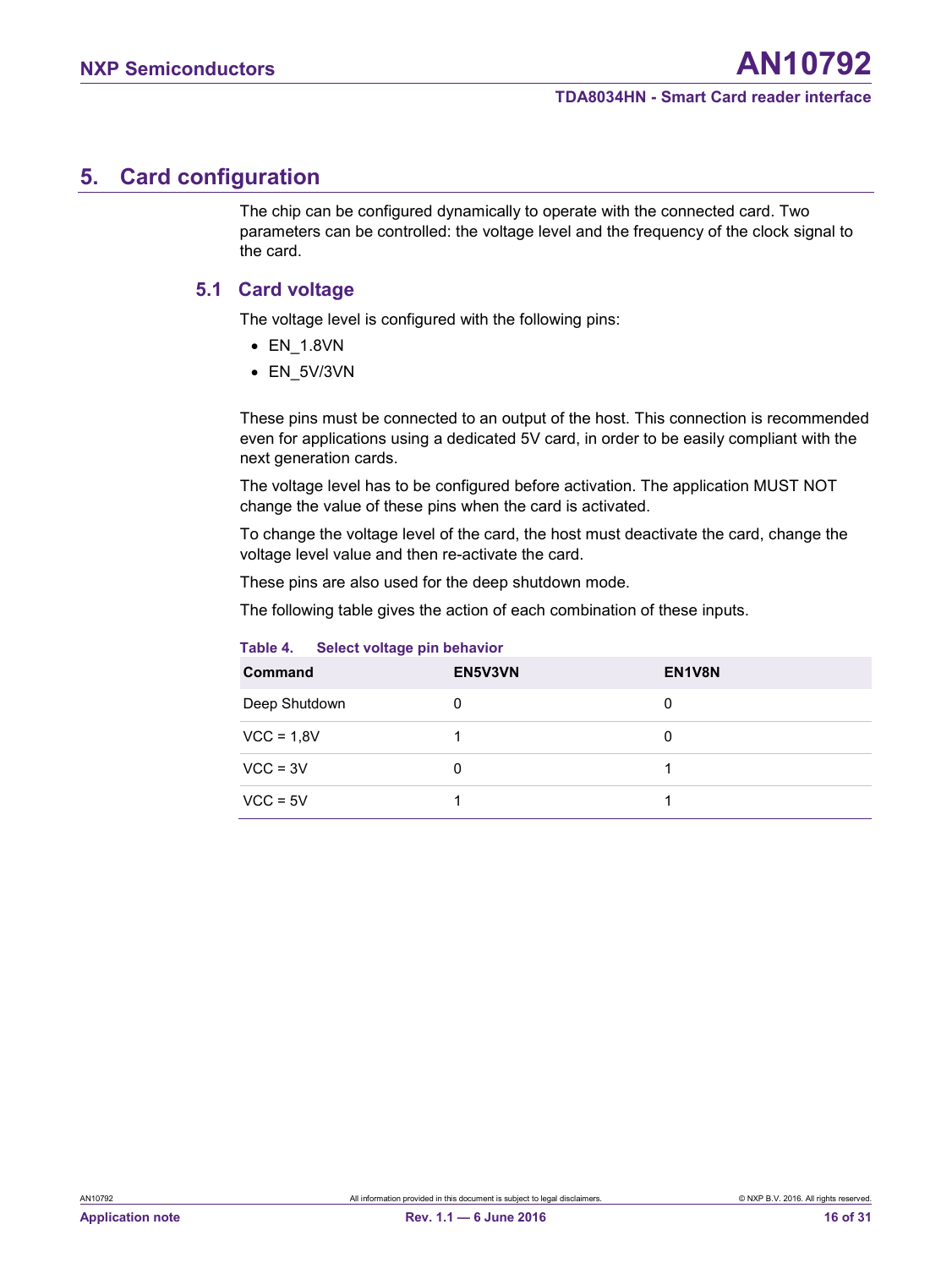### <span id="page-16-1"></span>**5.2 Card clock**

#### **5.2.1 Frequency selection**

<span id="page-16-2"></span>Two signals are used to select the card clock:

- CLKDIV1
- CLKDIV2

These signals must be connected to the host and determine the division ratio of the input frequency in the clock which is sent to the card when activated.

The following table describes the frequency corresponding to CLKDIV1/2 values.  $f_{XTAL}$  is the frequency applied on XTAL1 (crystal or external source).

| <b>CLKDIV1</b> | <b>CLKDIV2</b> | <b>CLK</b>          |
|----------------|----------------|---------------------|
|                |                | $f_{\text{XTAL}}/8$ |
|                |                | $f_{\text{XTAL}}/4$ |
|                |                | $f_{\text{XTAL}}/2$ |
|                | Ü              | <b>f</b> xtal       |

#### <span id="page-16-0"></span>**Table 5. TDA8034 - Clock division selection**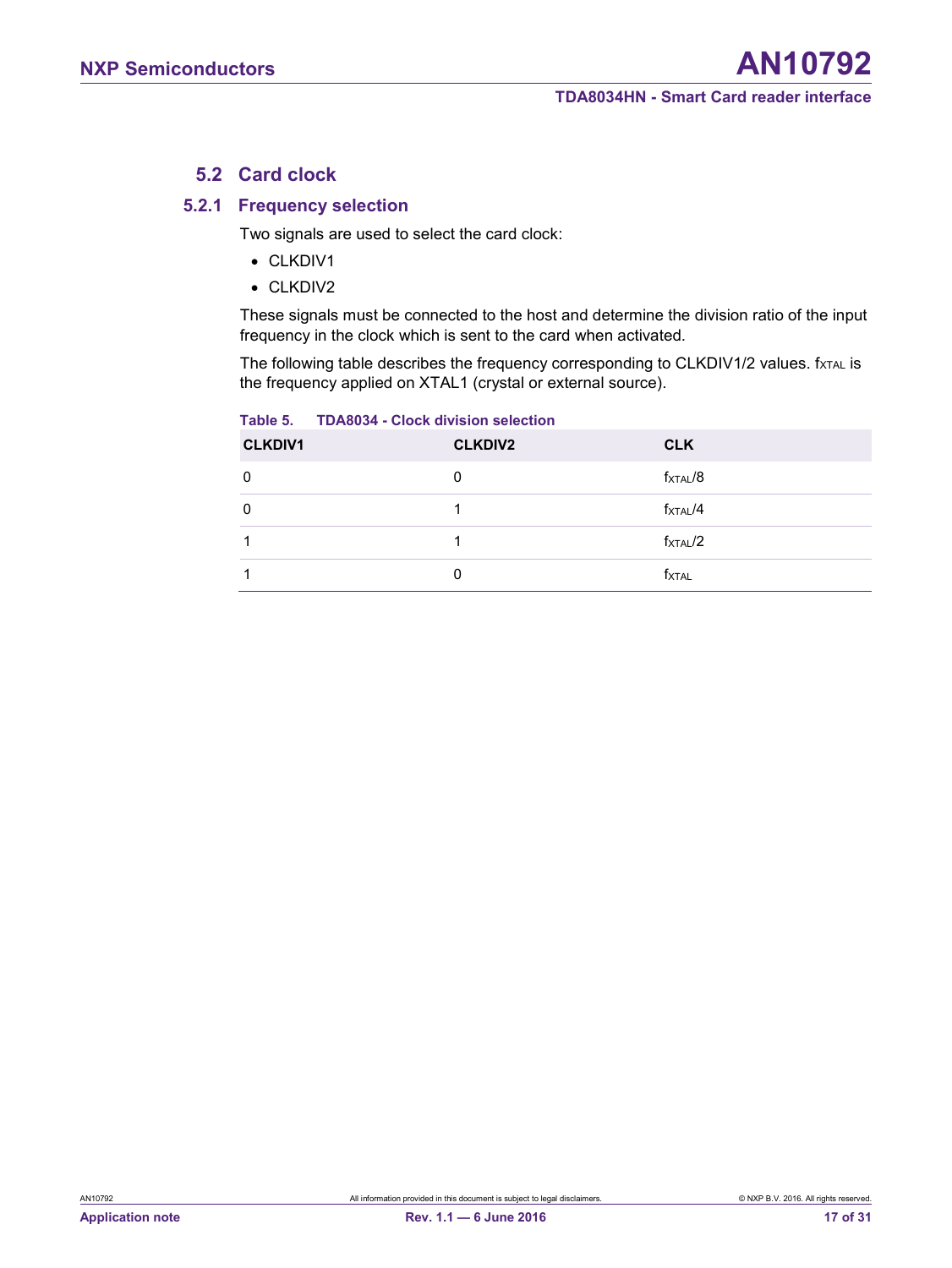#### <span id="page-17-1"></span>**5.2.2 Frequency switch**

#### **5.2.2.1 General behavior**

<span id="page-17-2"></span>CLKDIV1 and CLKDIV2 can be changed freely when the card is not active. The values will be adopted on activation.

When the card is active, the frequency applied to the card can be switched by changing CLKDIV1 and CLKDIV2 as shown in the following figure:



The clock starts with the value specified at activation. Then the clock frequency switch occurs after a maximum of 10 XTAL1 periods after a change is seen on CLKDIV1/2  $(t<sub>s</sub> < t<sub>smax</sub> = 10$  clock cycles).

#### <span id="page-17-0"></span>**5.2.2.2 Simultaneous change on CLKDIV1 and CLKDIV2**

<span id="page-17-3"></span>When both CLKDIV1 and CLKDIV2 have to be changed simultaneously, a maximum delay of 1 XTAL1 period  $(t_{cs})$  is required between the two edges.

If this timing is not respected, an undesired frequency can be observed during the frequency switchover as shown in the next figure: a switch from  $f_{\text{XTAL}}$  to  $f_{\text{XTAL}}/4$  is performed, but a frequency of  $f_{\text{XTAL}}/2$  is seen during the switchover.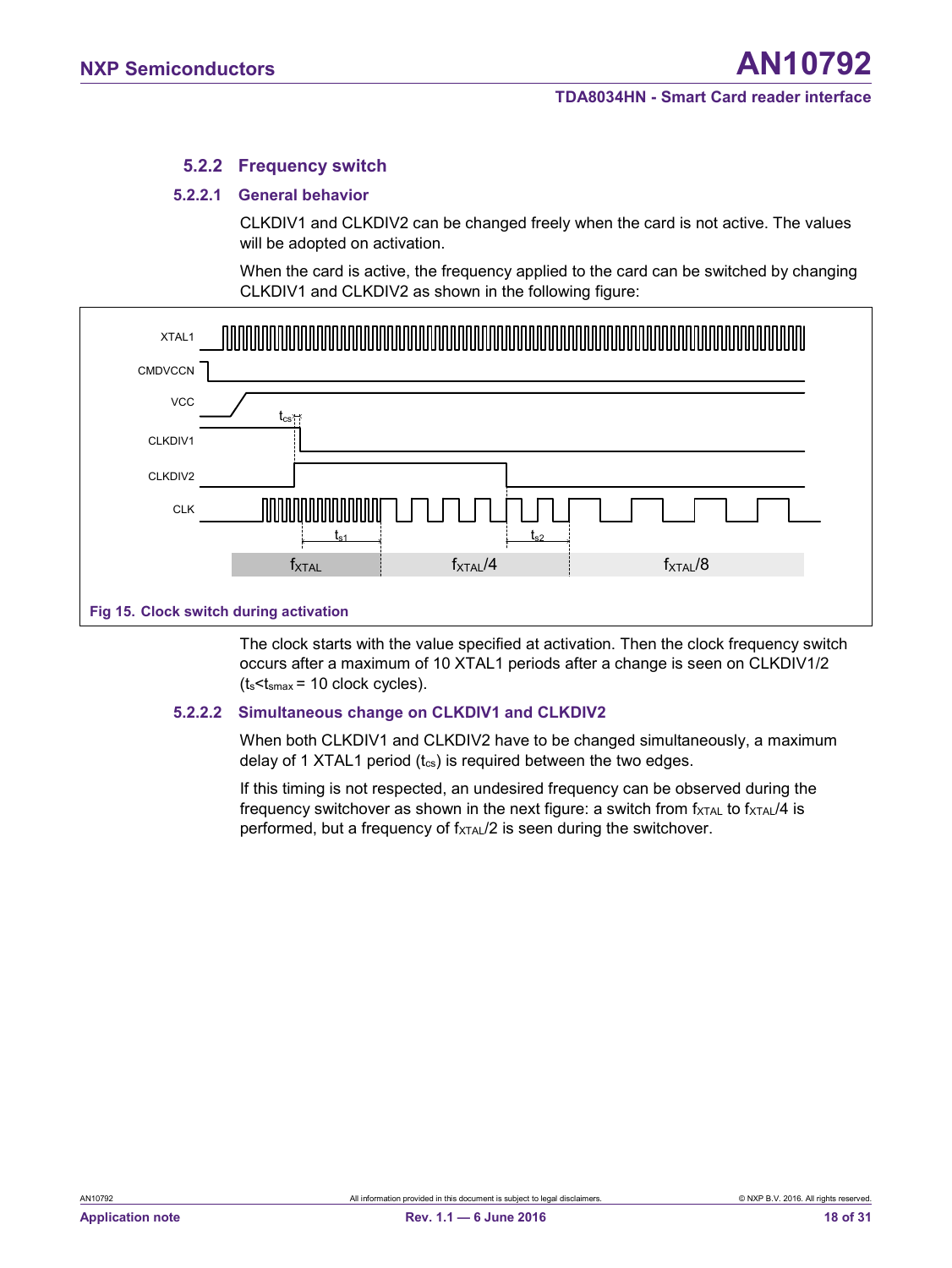

## <span id="page-18-1"></span>**6. Card Activation / Deactivation**

#### <span id="page-18-2"></span><span id="page-18-0"></span>**6.1 Difference TDA8024 – TDA8034**

#### **6.1.1 Activation timing**

<span id="page-18-3"></span>The electrical interface between the host and the TDA is based on GPIOs and is exactly the same for TDA8034 as for TDA8024.

In the card management, the only difference between the TDA8024 and TDA8034 is the delay between CMDVCCN Low and VCC High.

This time is very low for the TDA8024 while it is equal to 3.47ms in the TDA8034 (see next chapter).

#### **6.1.2 Software**

<span id="page-18-4"></span>When the TDA8034 is implemented in a design, the software already developed for the TDA8024 can be reused, with a little modification in one case:

If, for the TDA8024, the delay between VCC High and RST High had been set to a low value (below 3.5ms), this delay must be changed to a highest value, as described in the next chapter.

If the delay is greater than 3.5ms, then the same code can be reused without any change.

#### <span id="page-18-5"></span>**6.2 Activation**

To activate the card, two signals are controlled by the host: CMDVCCN and RSTIN.

The first signal sets the card power supply, the second controls the reset pin of the card.

In the simplest mode, two actions are required from the host to activate the card: reset CMDVCCN and then set RSTIN. The activation sequence is shown in [Fig 17.](#page-19-0)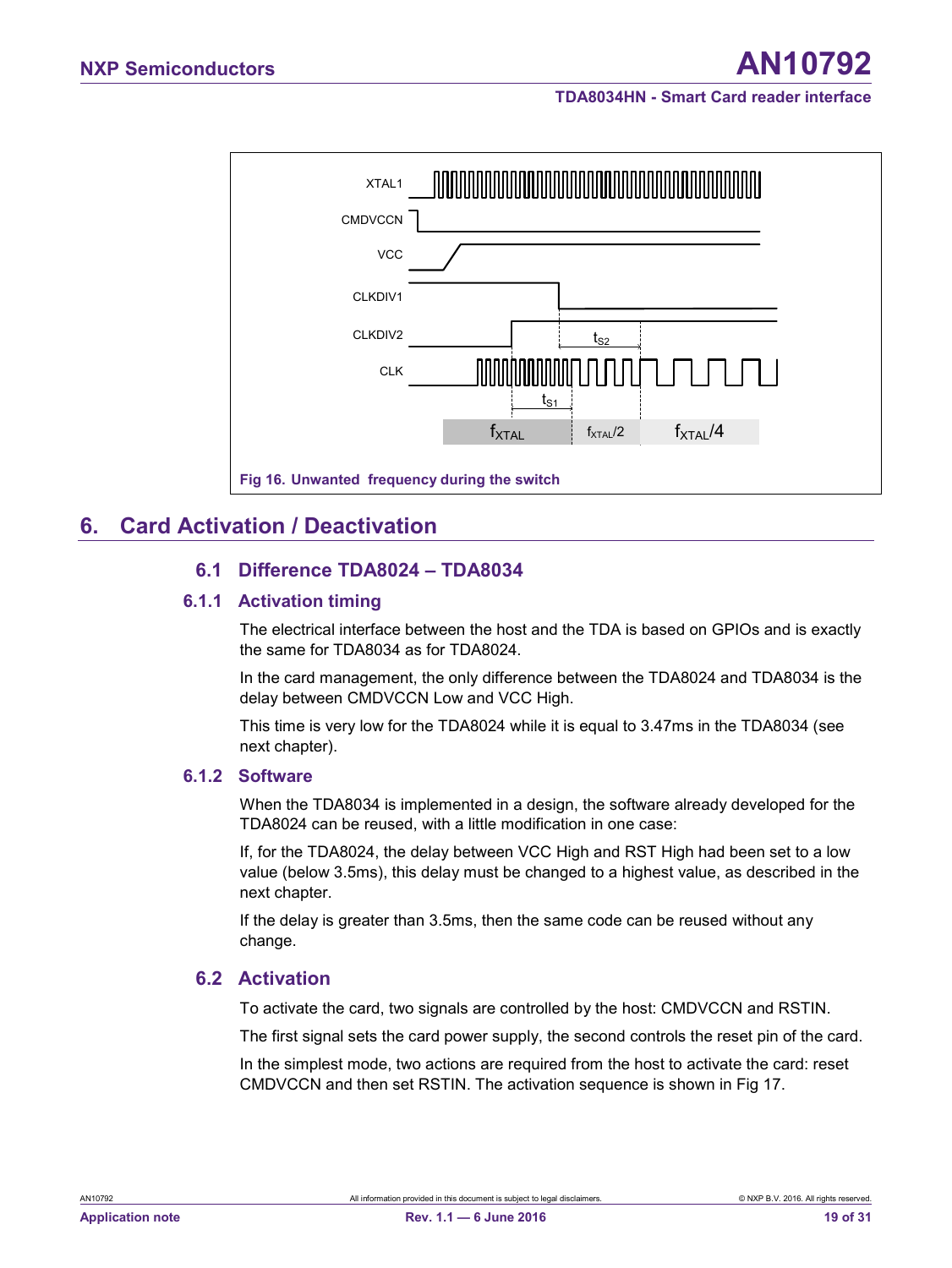

<span id="page-19-0"></span>The input clock must be OK for this sequence to occur. If the clock is supplied externally (no crystal), the clock must be present and stable before the falling edge of CMDVCCN.

The only constraint on the host is due to the standard specifications:

For the ISO 7816, the host must wait at least 400 clock cycles after the clock is active, before asserting RST.

In NDS and EMV specifications, the delay must be 40000 clock cycles

However in this mode, the host has no way of knowing when the clock starts. So it is not possible to count precisely the number of cycles.

To be sure that the right number of clock cycles are respected, the host must know the timing between CMDVCCN fall, VCC rise and CLK start.

These timings are given in the following figure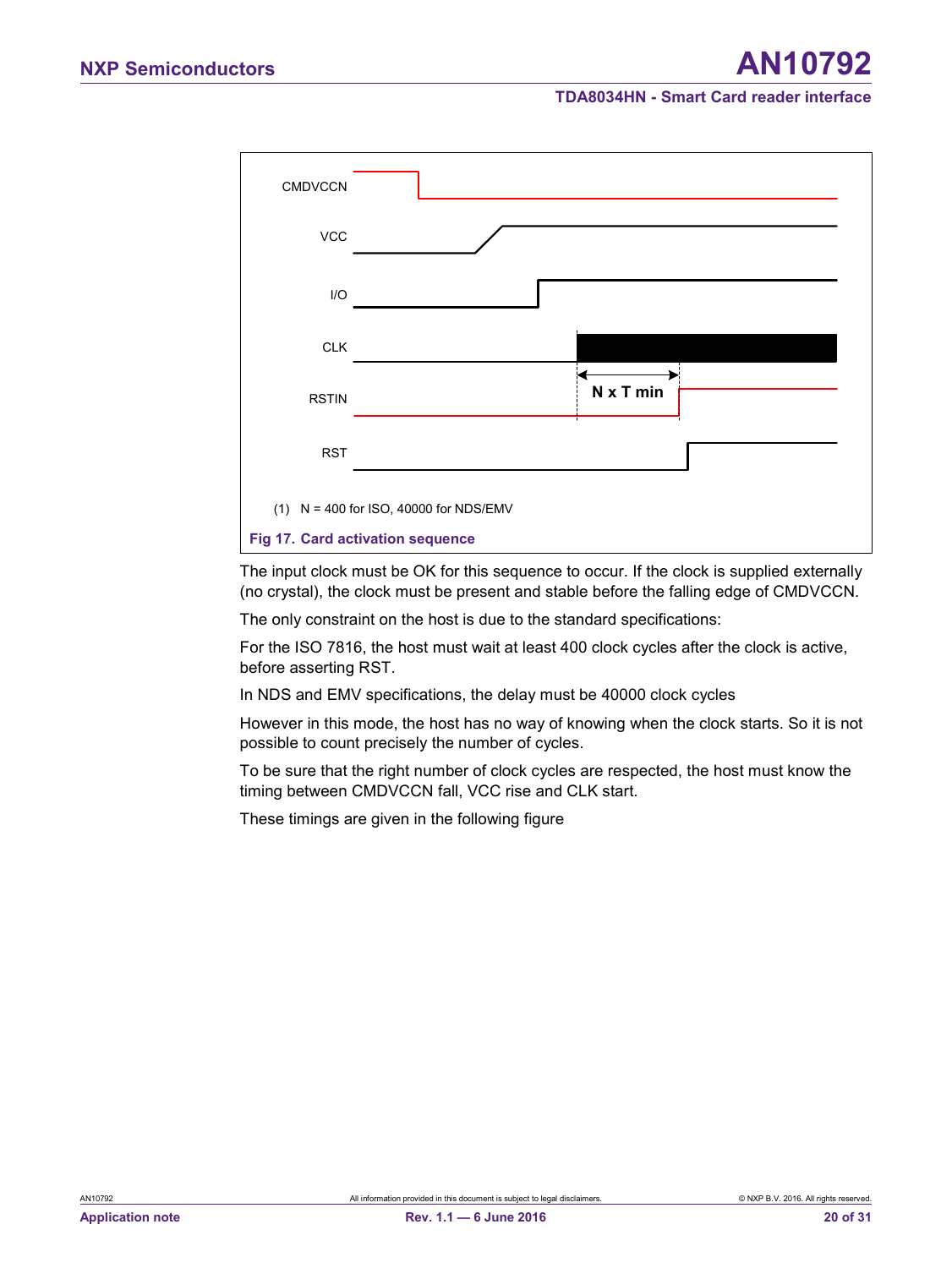

<span id="page-20-0"></span>During to, the TDA8034 checks for the XTAL1 pin to detect if a crystal is present or if the clock is supplied from the microcontroller, and then waits for the crystal to start.

This time is fixed, even if there is no crystal, and its maximum value is 3.2ms.

 $t_1$  is the time between the beginning of the activation and the start of the clock on the smart card side. This time depends on the internal oscillator frequency and lasts at maximum 272µs.

The host must then assume that the smart card clock doesn't start before 3.47 ms after CMDVCCN has been set to LOW.

To set RSTIN, the host must wait at least 400 (ISO) or 40000 (NDS/EMV) clock cycles after the start of CLK. Therefore  $t_2$  depends on the input clock and on the division applied to supply the clock to the smart card and must be managed by the host.

The time between CMDVCCN low and RSTIN high, must respect this condition:

 $t_0 + t_1 + t_2 > 3.47$  ms + 400/ $f_{CLK}$  or

 $t_0 + t_1 + t_2 > 3.47$  ms + 40000/ $f_{\text{CLE}}$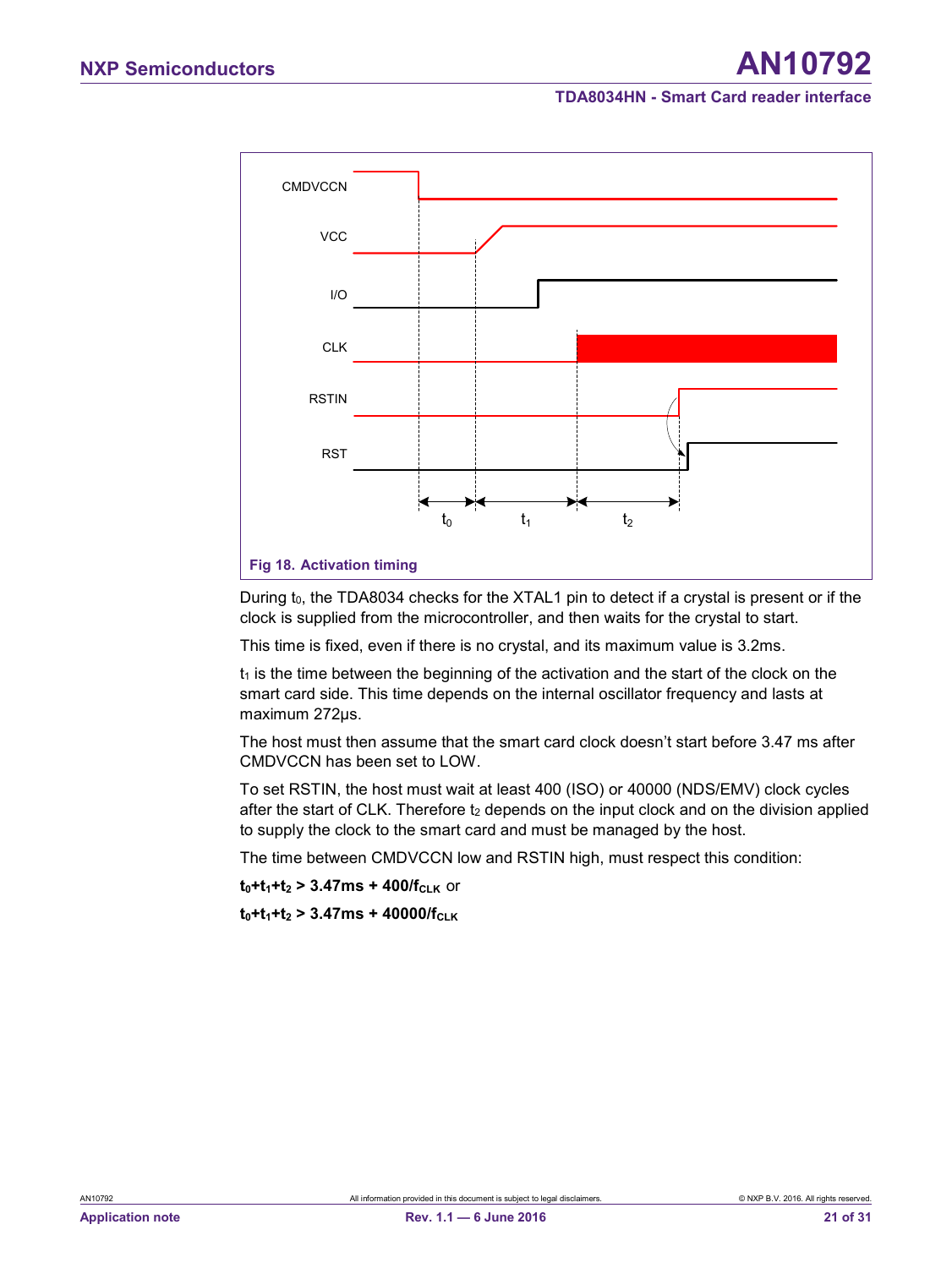### <span id="page-21-0"></span>**6.3 Deactivation**

The deactivation is managed entirely by the TDA8034 sequencer. Deactivation occurs when one of the following events happens:

- Rising edge of CMDVCCN (normal host deactivation)
- A fault is detected:
	- − Card removal
	- − Overheating
	- − Short-circuit or high current on VCC
	- − VDD(INTF), VDD or VDDP drop

The deactivation sequence is automatic and fully compliant with the standard. For more details on the activation or deactivation sequence and their timings, refer to the TDA8034 data sheet and ISO 7816-3 standard.

## <span id="page-21-1"></span>**7. Card operation**

#### <span id="page-21-2"></span>**7.1 I/O, Aux1, Aux2**

The TDA8034 acts as a simple transceiver incorporating a voltage level shifting adaptation for these signals, once the card is activated.

As there is no other conversion, the host must manage entirely the protocol defined by ISO 7816 (Baudrate, timing, frame…).

The TDA8034 only limits the current on the pins. There is a limitation of 15mA in both directions.

- I/O is linked to I/OUC,
- AUX1 to AUX1UC, and
- AUX2 to AUX2UC.

I/OUC must be connected directly to an I/O of the host. AUX1UC and AUX2UC can as well be connected to the host or left open if C4 and C8 pin are not used on the card.

#### <span id="page-21-3"></span>**7.2 Warm reset**

The host can operate a warm reset with the TDA8034: as the RST card pin is the copy of the RSTIN pin, the host just needs to apply a falling edge on RSTIN, followed by a rising edge, and the card shall send its ATR again.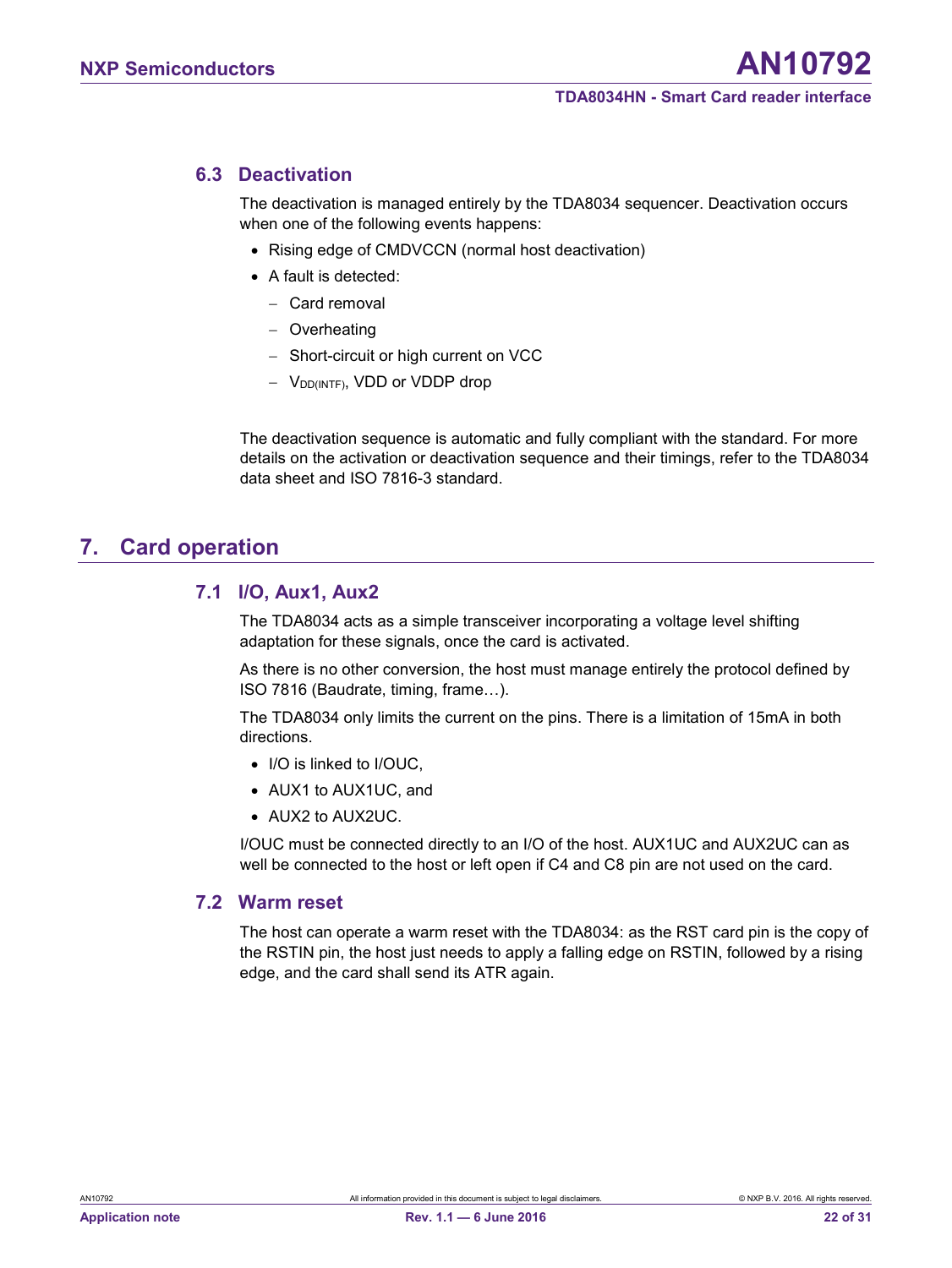## <span id="page-22-1"></span>**8. Fault detection**

The TDA8034 supervises several parameters and warns the host when a problem occurs. The OFFN pin is used to manage this communication with the host. The table below gives the state of the chip in accordance with CMDVCCN and OFFN values.

| <b>CMDVCCN</b> | <b>OFFN</b> | <b>State</b>                                                               | <b>Comment</b>                                                                                                                                                                                 |
|----------------|-------------|----------------------------------------------------------------------------|------------------------------------------------------------------------------------------------------------------------------------------------------------------------------------------------|
| <b>HIGH</b>    | <b>HIGH</b> | Card is present<br>and not active                                          |                                                                                                                                                                                                |
| <b>HIGH</b>    | LOW         | Card is absent                                                             |                                                                                                                                                                                                |
| LOW            | <b>HIGH</b> | no fault has been<br>detected                                              | Card is active and This is the state of all card sessions                                                                                                                                      |
| LOW            | LOW         | A fault has been<br>detected (card<br>has been<br>deactivated)             | The cause of the deactivation is not<br>yet known.                                                                                                                                             |
| Rising edge    | Stays LOW   | The fault detected<br>was the card<br>removal                              | Setting CMDVCCN allows checking if<br>the deactivation is due to card<br>removal.                                                                                                              |
| Rising edge    | Rising edge | The fault detected<br>was not a card<br>removal (card is<br>still present) | In this case the OFFN pin will stay<br>low after CMDVCCN is high.<br>If OFFN follows CMDVCCN, the fault<br>is due to a supply voltage drop, a<br>VCC over-current detection or<br>overheating. |

#### <span id="page-22-0"></span>**Table 6. Chip state regarding CMDVCCN and OFFN**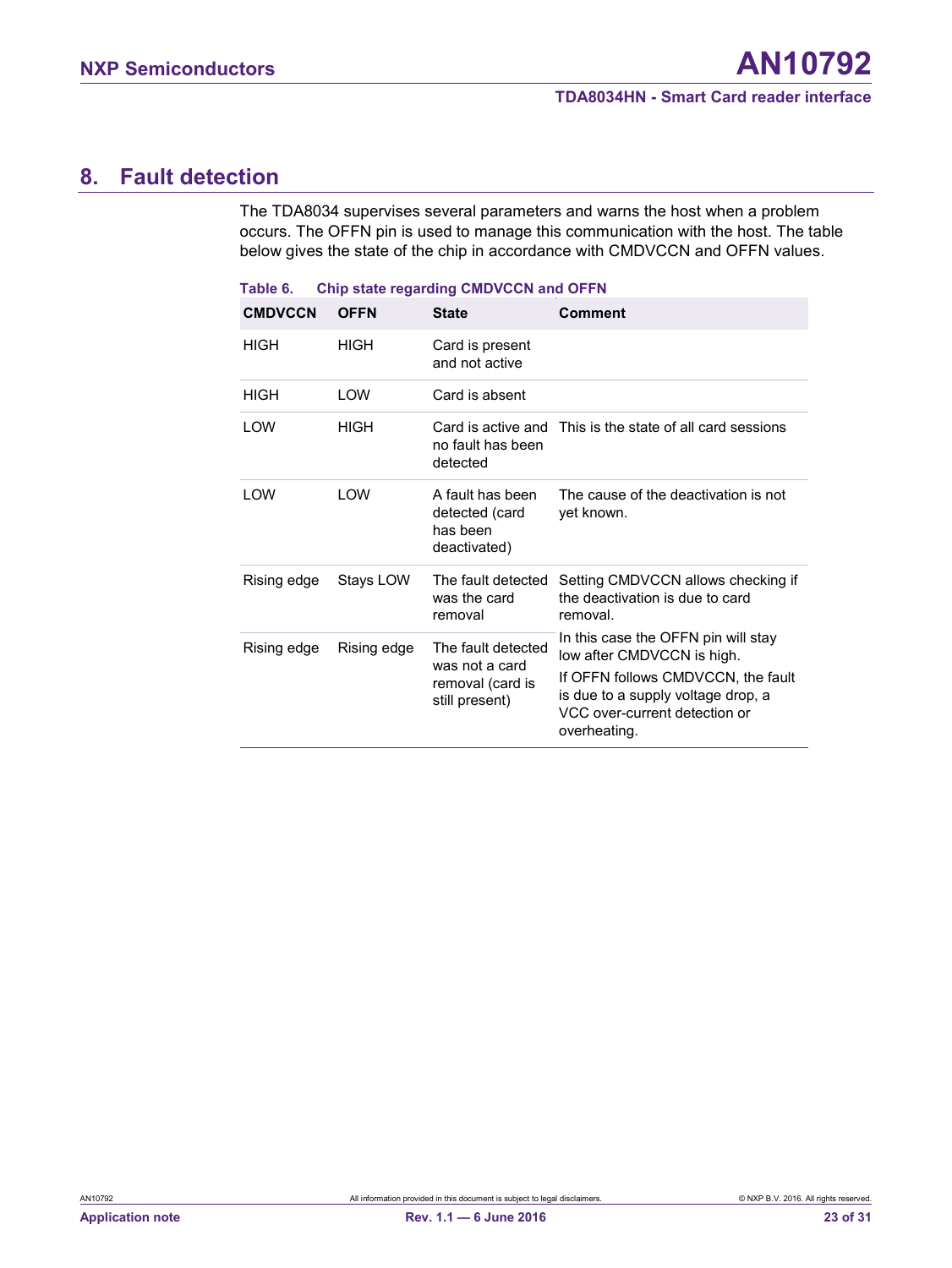## <span id="page-23-1"></span>**9. Electrical design recommendations**

#### <span id="page-23-2"></span>**9.1 Decoupling**

To ensure proper behavior of the TDA8034, some external components have to be used. All supply pins must be protected against noise.

VCC pin (card contact) needs to be connected to two capacitors: 470nF plus 220nF as described in chapter [4:](#page-10-0) one near the TDA8034 chip and one near the card connector. These capacitors type must be low ESR.

V<sub>DD(INTF)</sub>and VDD must be protected by 100nF.

VDDP must be protected by two capacitors: one 100 nF to protect particularly against high frequency noise and one 10 µF to absorb slower variations.

![](_page_23_Figure_9.jpeg)

### <span id="page-23-3"></span><span id="page-23-0"></span>**9.2 Layout**

For noise reduction optimization, the layout of the design must adhere to the following guidelines.

#### **9.2.1 Decoupling capacitors**

<span id="page-23-4"></span>Capacitors are mandatory to protect the supply pins as well as the VCC pin (TDA8034 pin and Card connector pin).

Place decoupling capacitors as close as possible to the pin that they protect.

This means that the capacitor must be physically soldered near the chip or the card connector pin, but also with a short and good connection (low resistance) between the protected pin and its capacitor.

The connection between the capacitor pin and the ground must be short low resistive as well.

#### **9.2.2 Clock wires**

<span id="page-23-5"></span>Clock (card) or oscillator signals can cause crosstalk to other signals. It is advised to isolate these signals: make the connections as short as possible and keep them far from other signals.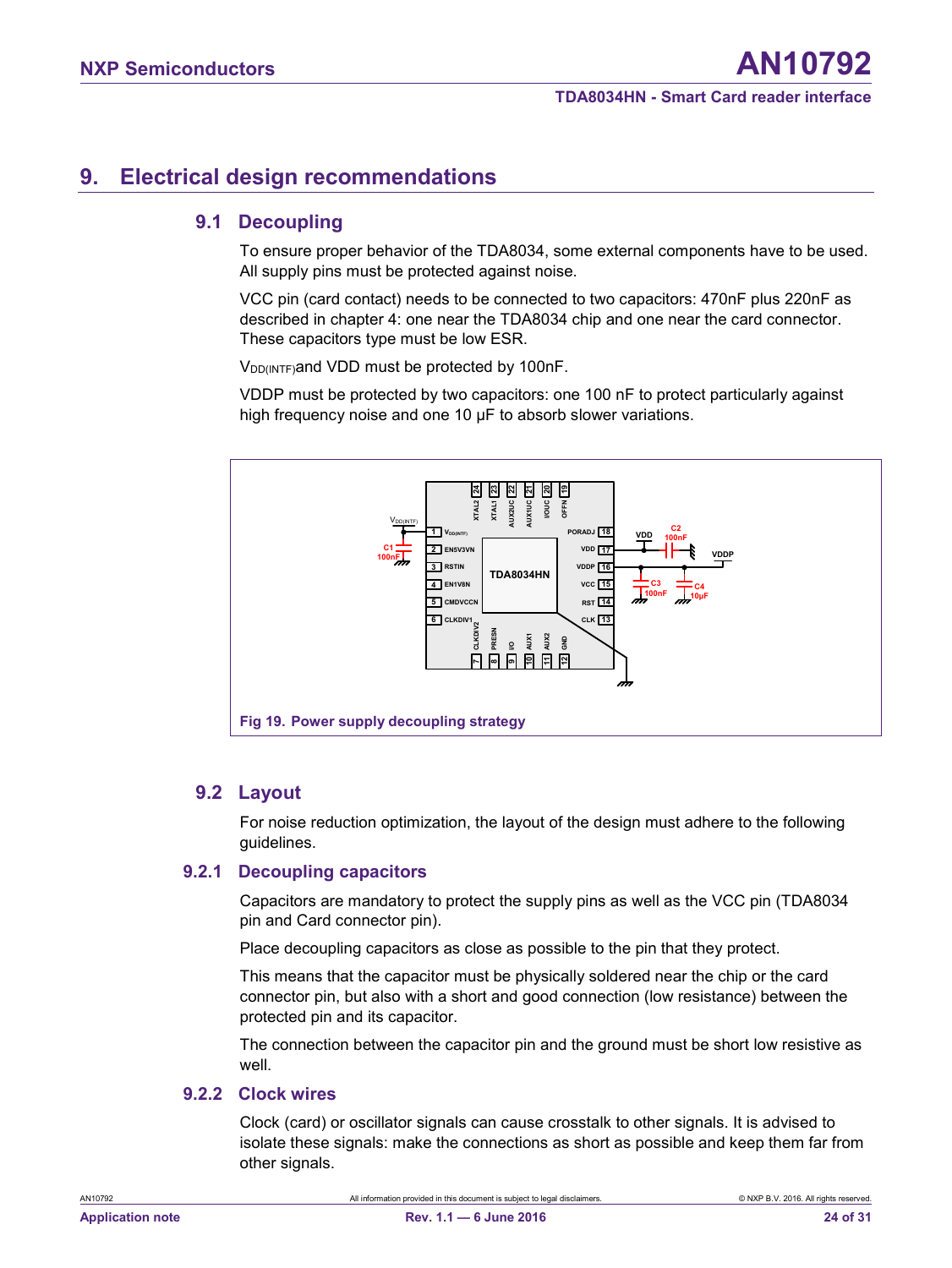<span id="page-24-0"></span>The best is to shield these signals with ground when possible.

#### **9.2.3 Card ground connection**

There is no ground pin dedicated to the smart card connector on the TDA8034. Therefore the C5 pin of the card connector must be connected to the main ground layer with a short and low resistive connection.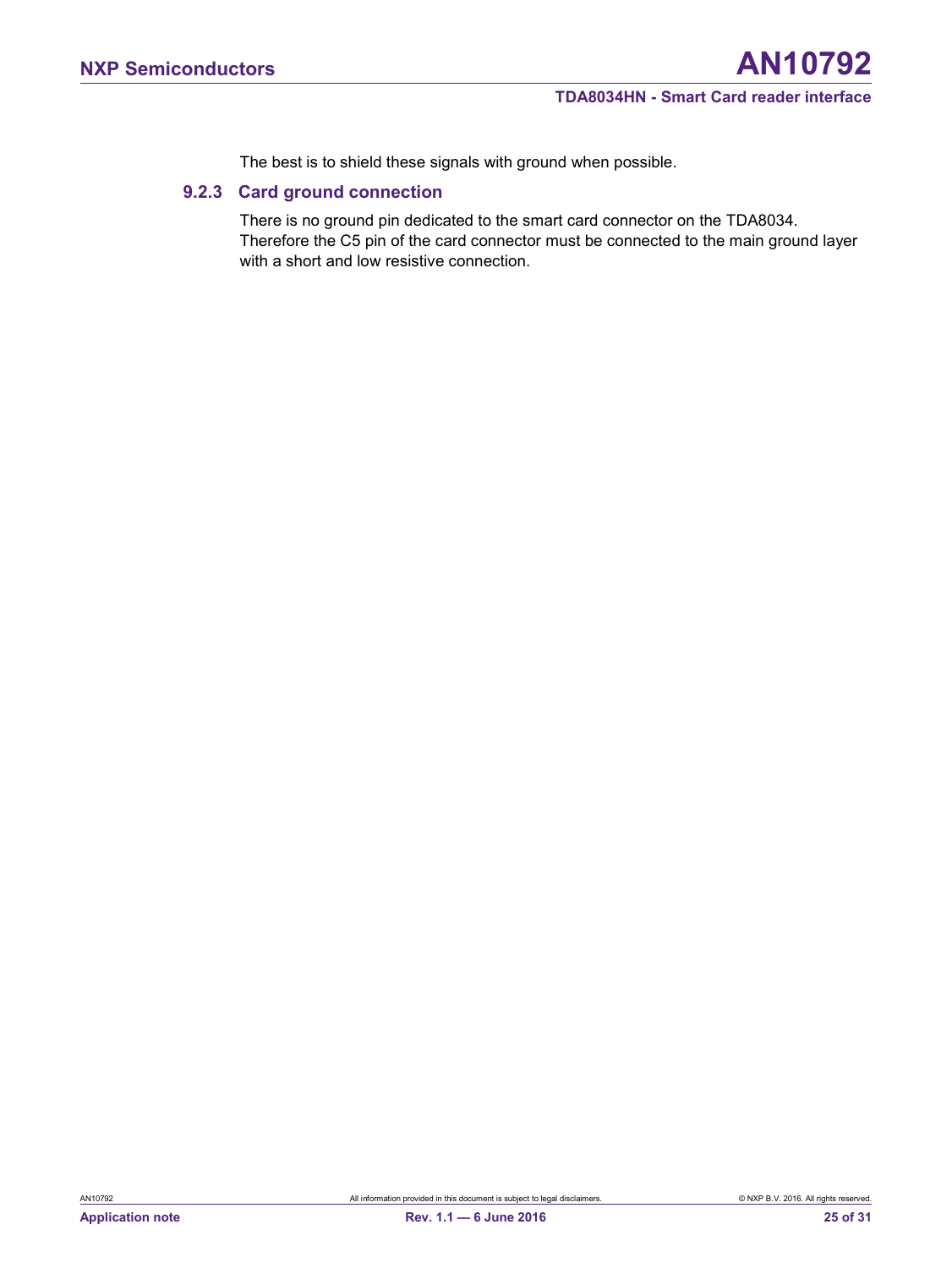## <span id="page-25-1"></span>**9.3 Summary**

<span id="page-25-0"></span>![](_page_25_Figure_4.jpeg)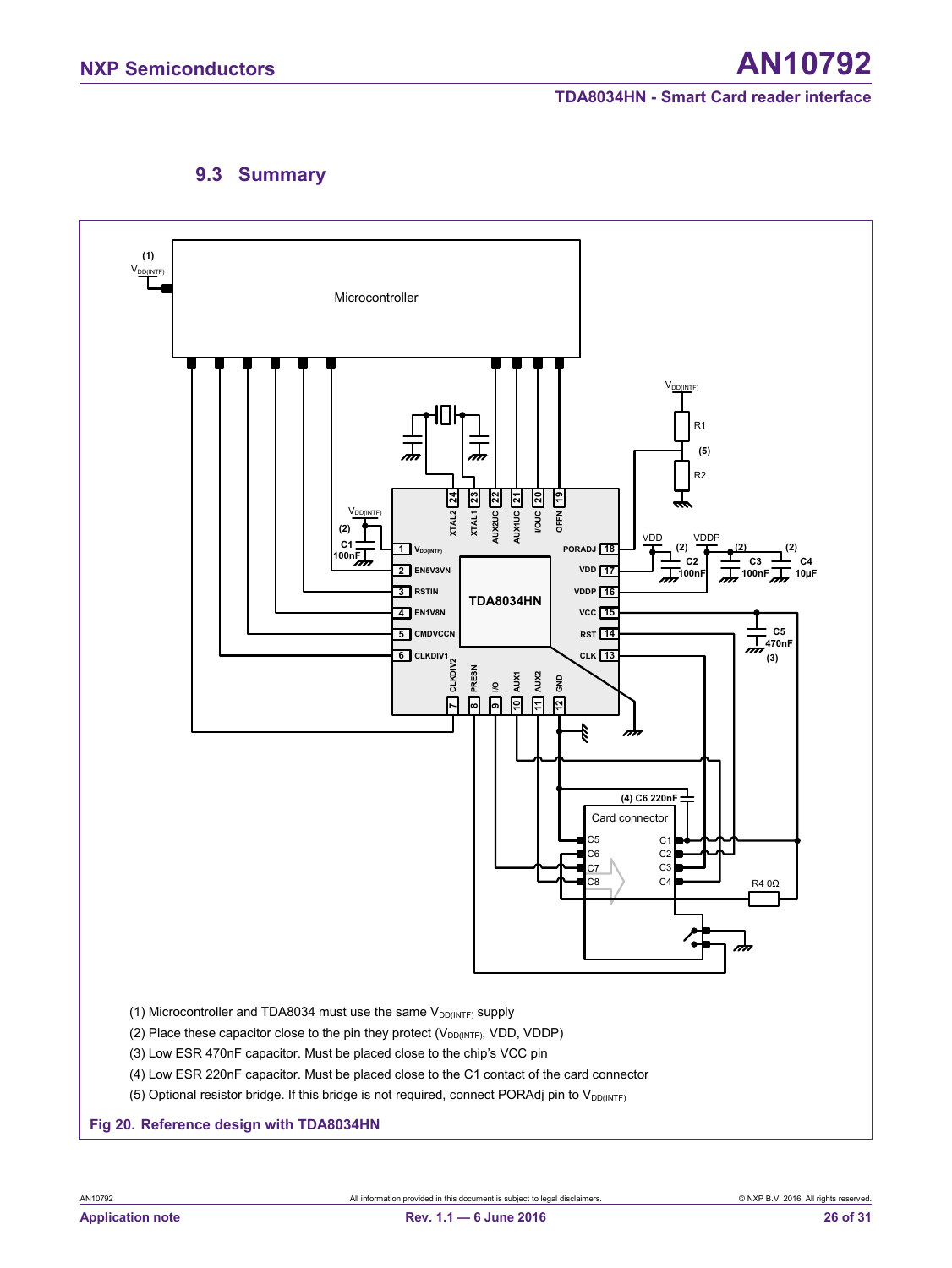## <span id="page-26-0"></span>**10. Hardware Update**

#### **10.1 Change from version C1 to C2**

<span id="page-26-1"></span>End of 2015, EMVCo introduced a new Analog test suite, following the EMVCo 4.3 specifications. This new test suite now implements a Vil test on I/O line, corresponding to the EMVCo 4.3 specifications: The I/O Vil must be set to 0.2 x VCC at maximum.

For TDA8034/C1, the margin with this new limit on VIL is very narrow depending on production batches (close to 1V for Vcc=5V) and a hardware upgrade has been done to avoid any issue during EMVCo certification; new part numbers have been created.

The Hardware change modifies the Vil of TDA8034. It was set to 0.8V max in TDA8034/C1 version, and is now set to 1V max in TDA8034/C2 version.

The TDA8034/C2 version can be used as a direct replacement of TDA8034/C1 without any other change on the application, either SW or HW.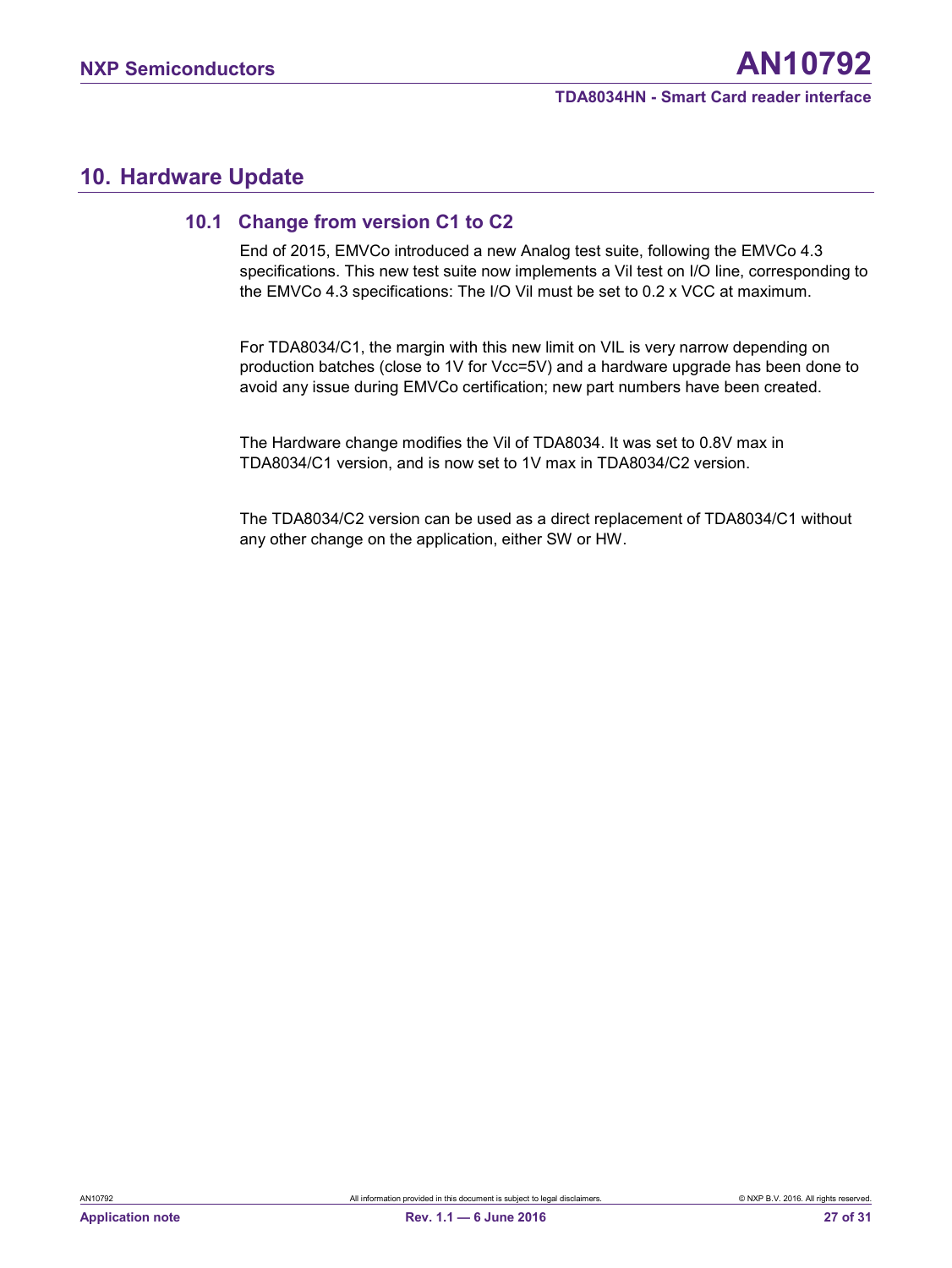## <span id="page-27-0"></span>**11. Legal information**

#### <span id="page-27-1"></span>**11.1 Definitions**

**Draft —** The document is a draft version only. The content is still under internal review and subject to formal approval, which may result in modifications or additions. NXP Semiconductors does not give any representations or warranties as to the accuracy or completeness of information included herein and shall have no liability for the consequences of use of such information.

## <span id="page-27-2"></span>**11.2 Disclaimers**

**Limited warranty and liability —** Information in this document is believed to be accurate and reliable. However, NXP Semiconductors does not give any representations or warranties, expressed or implied, as to the accuracy or completeness of such information and shall have no liability for the consequences of use of such information. NXP Semiconductors takes no responsibility for the content in this document if provided by an information source outside of NXP Semiconductors.

In no event shall NXP Semiconductors be liable for any indirect, incidental, punitive, special or consequential damages (including - without limitation lost profits, lost savings, business interruption, costs related to the removal or replacement of any products or rework charges) whether or not such damages are based on tort (including negligence), warranty, breach of contract or any other legal theory.

Notwithstanding any damages that customer might incur for any reason whatsoever, NXP Semiconductors' aggregate and cumulative liability towards customer for the products described herein shall be limited in accordance with the *Terms and conditions of commercial sale* of NXP Semiconductors.

**Right to make changes —** NXP Semiconductors reserves the right to make changes to information published in this document, including without limitation specifications and product descriptions, at any time and without notice. This document supersedes and replaces all information supplied prior to the publication hereof.

**Suitability for use —** NXP Semiconductors products are not designed, authorized or warranted to be suitable for use in life support, life-critical or safety-critical systems or equipment, nor in applications where failure or malfunction of an NXP Semiconductors product can reasonably be expected to result in personal injury, death or severe property or environmental damage. NXP Semiconductors and its suppliers accept no liability for inclusion and/or use of NXP Semiconductors products in such equipment or applications and therefore such inclusion and/or use is at the customer's own risk.

**Applications —** Applications that are described herein for any of these products are for illustrative purposes only. NXP Semiconductors makes no representation or warranty that such applications will be suitable for the specified use without further testing or modification.

Customers are responsible for the design and operation of their applications and products using NXP Semiconductors products, and NXP Semiconductors accepts no liability for any assistance with applications or

customer product design. It is customer's sole responsibility to determine whether the NXP Semiconductors product is suitable and fit for the customer's applications and products planned, as well as for the planned application and use of customer's third party customer(s). Customers should provide appropriate design and operating safeguards to minimize the risks associated with their applications and products.

NXP Semiconductors does not accept any liability related to any default, damage, costs or problem which is based on any weakness or default in the customer's applications or products, or the application or use by customer's third party customer(s). Customer is responsible for doing all necessary testing for the customer's applications and products using NXP Semiconductors products in order to avoid a default of the applications and the products or of the application or use by customer's third party customer(s). NXP does not accept any liability in this respect.

**Export control —** This document as well as the item(s) described herein may be subject to export control regulations. Export might require a prior authorization from competent authorities.

**Translations —** A non-English (translated) version of a document is for reference only. The English version shall prevail in case of any discrepancy between the translated and English versions.

**Evaluation products —** This product is provided on an "as is" and "with all faults" basis for evaluation purposes only. NXP Semiconductors, its affiliates and their suppliers expressly disclaim all warranties, whether express, implied or statutory, including but not limited to the implied warranties of noninfringement, merchantability and fitness for a particular purpose. The entire risk as to the quality, or arising out of the use or performance, of this product remains with customer.

In no event shall NXP Semiconductors, its affiliates or their suppliers be liable to customer for any special, indirect, consequential, punitive or incidental damages (including without limitation damages for loss of business, business interruption, loss of use, loss of data or information, and the like) arising out the use of or inability to use the product, whether or not based on tort (including negligence), strict liability, breach of contract, breach of warranty or any other theory, even if advised of the possibility of such damages

Notwithstanding any damages that customer might incur for any reason whatsoever (including without limitation, all damages referenced above and all direct or general damages), the entire liability of NXP Semiconductors, its affiliates and their suppliers and customer's exclusive remedy for all of the foregoing shall be limited to actual damages incurred by customer based on reasonable reliance up to the greater of the amount actually paid by customer for the product or five dollars (US\$5.00). The foregoing limitations, exclusions and disclaimers shall apply to the maximum extent permitted by applicable law, even if any remedy fails of its essential purpose.

### <span id="page-27-3"></span>**11.3 Trademarks**

Notice: All referenced brands, product names, service names and trademarks are property of their respective owners.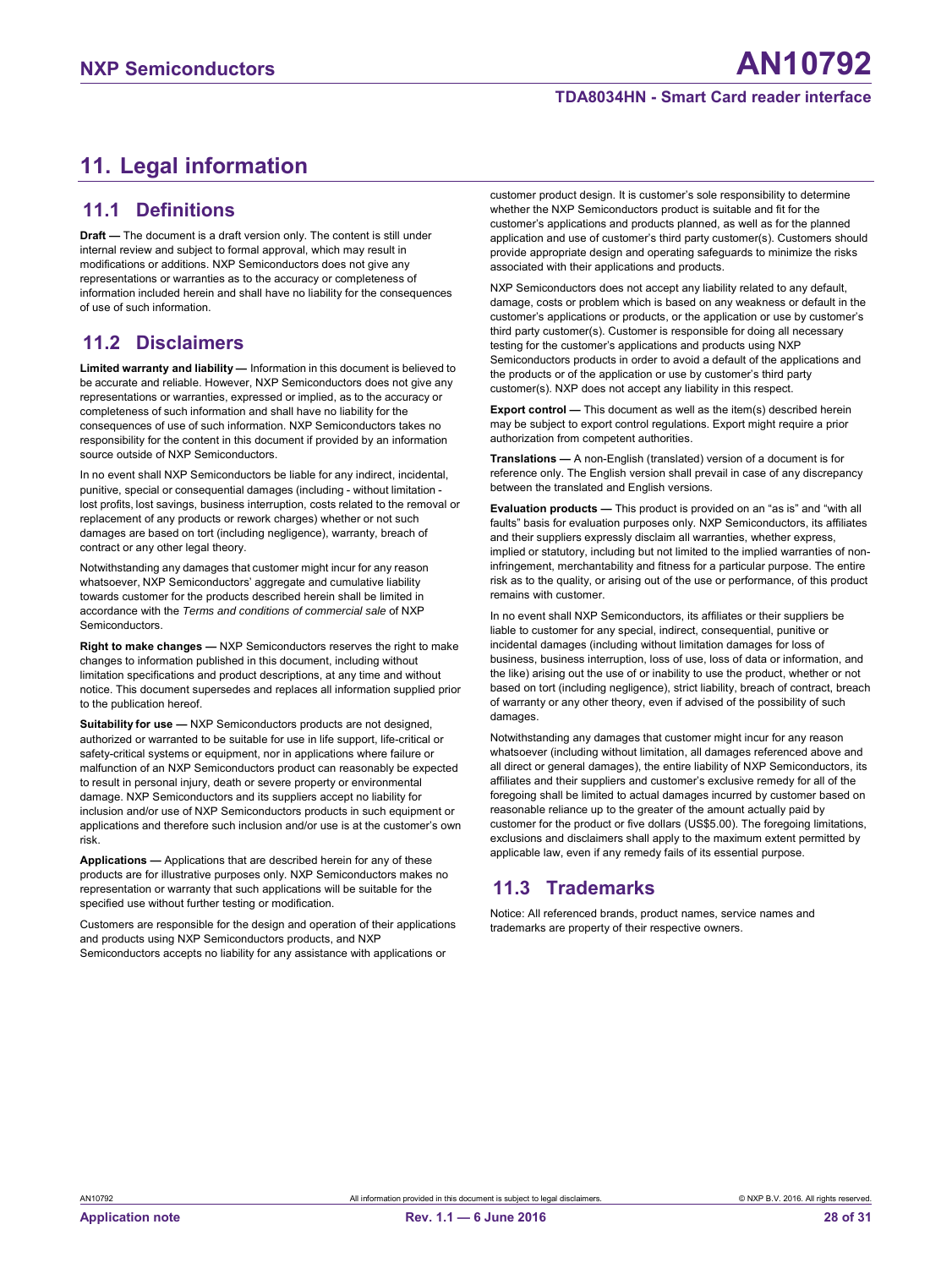## <span id="page-28-0"></span>**12. List of figures**

| V <sub>DD(INTF)</sub> supervision - Reset when PORADJ |                                                                                                                                                                                                                                                                                                                                                                                                                                                                                                                                                                                                                                                    |
|-------------------------------------------------------|----------------------------------------------------------------------------------------------------------------------------------------------------------------------------------------------------------------------------------------------------------------------------------------------------------------------------------------------------------------------------------------------------------------------------------------------------------------------------------------------------------------------------------------------------------------------------------------------------------------------------------------------------|
|                                                       |                                                                                                                                                                                                                                                                                                                                                                                                                                                                                                                                                                                                                                                    |
|                                                       |                                                                                                                                                                                                                                                                                                                                                                                                                                                                                                                                                                                                                                                    |
|                                                       |                                                                                                                                                                                                                                                                                                                                                                                                                                                                                                                                                                                                                                                    |
|                                                       |                                                                                                                                                                                                                                                                                                                                                                                                                                                                                                                                                                                                                                                    |
|                                                       |                                                                                                                                                                                                                                                                                                                                                                                                                                                                                                                                                                                                                                                    |
|                                                       |                                                                                                                                                                                                                                                                                                                                                                                                                                                                                                                                                                                                                                                    |
|                                                       |                                                                                                                                                                                                                                                                                                                                                                                                                                                                                                                                                                                                                                                    |
|                                                       |                                                                                                                                                                                                                                                                                                                                                                                                                                                                                                                                                                                                                                                    |
|                                                       |                                                                                                                                                                                                                                                                                                                                                                                                                                                                                                                                                                                                                                                    |
|                                                       |                                                                                                                                                                                                                                                                                                                                                                                                                                                                                                                                                                                                                                                    |
|                                                       |                                                                                                                                                                                                                                                                                                                                                                                                                                                                                                                                                                                                                                                    |
|                                                       |                                                                                                                                                                                                                                                                                                                                                                                                                                                                                                                                                                                                                                                    |
|                                                       |                                                                                                                                                                                                                                                                                                                                                                                                                                                                                                                                                                                                                                                    |
|                                                       |                                                                                                                                                                                                                                                                                                                                                                                                                                                                                                                                                                                                                                                    |
|                                                       |                                                                                                                                                                                                                                                                                                                                                                                                                                                                                                                                                                                                                                                    |
|                                                       |                                                                                                                                                                                                                                                                                                                                                                                                                                                                                                                                                                                                                                                    |
|                                                       |                                                                                                                                                                                                                                                                                                                                                                                                                                                                                                                                                                                                                                                    |
|                                                       | Supply supervisor principles 5<br>V <sub>DD(INTF)</sub> supervision - PORADJ level detector .6<br>V <sub>DD(INTF)</sub> supervision - Resistor bridge 7<br>$V_{DD(INTF)}$ supervision - Virtual $V_{DD(INTF)}$ threshold<br>V <sub>DD(INTF)</sub> supervision - No resistor bridge8<br>Deep shutdown mode example9<br>Internal PRESN source current11<br>Normally open card connector connection11<br>Normally closed card connector connection13<br>HVQFN24 Card connector design 15<br>Clock switch during activation 18<br>Unwanted frequency during the switch 19<br>Power supply decoupling strategy 24<br>Reference design with TDA8034HN 26 |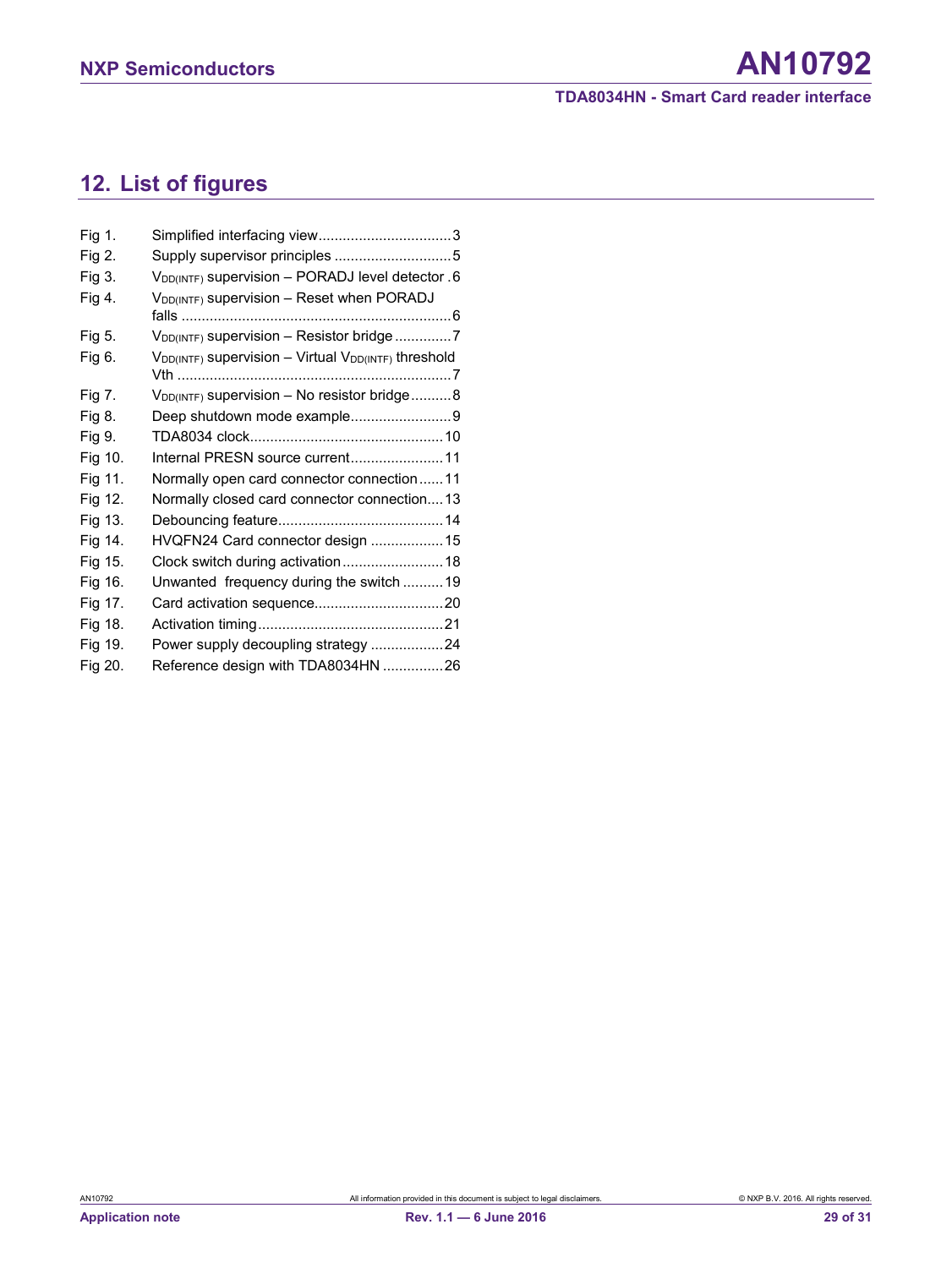## <span id="page-29-0"></span>**13. List of tables**

| Table 2. Supply supervisor - Typical threshold values8   |  |
|----------------------------------------------------------|--|
| Table 3. Pull down resistor wrt V <sub>DD(INTF)</sub> 14 |  |
|                                                          |  |
| Table 5. TDA8034 - Clock division selection 17           |  |
| Table 6. Chip state regarding CMDVCCN and OFFN23         |  |